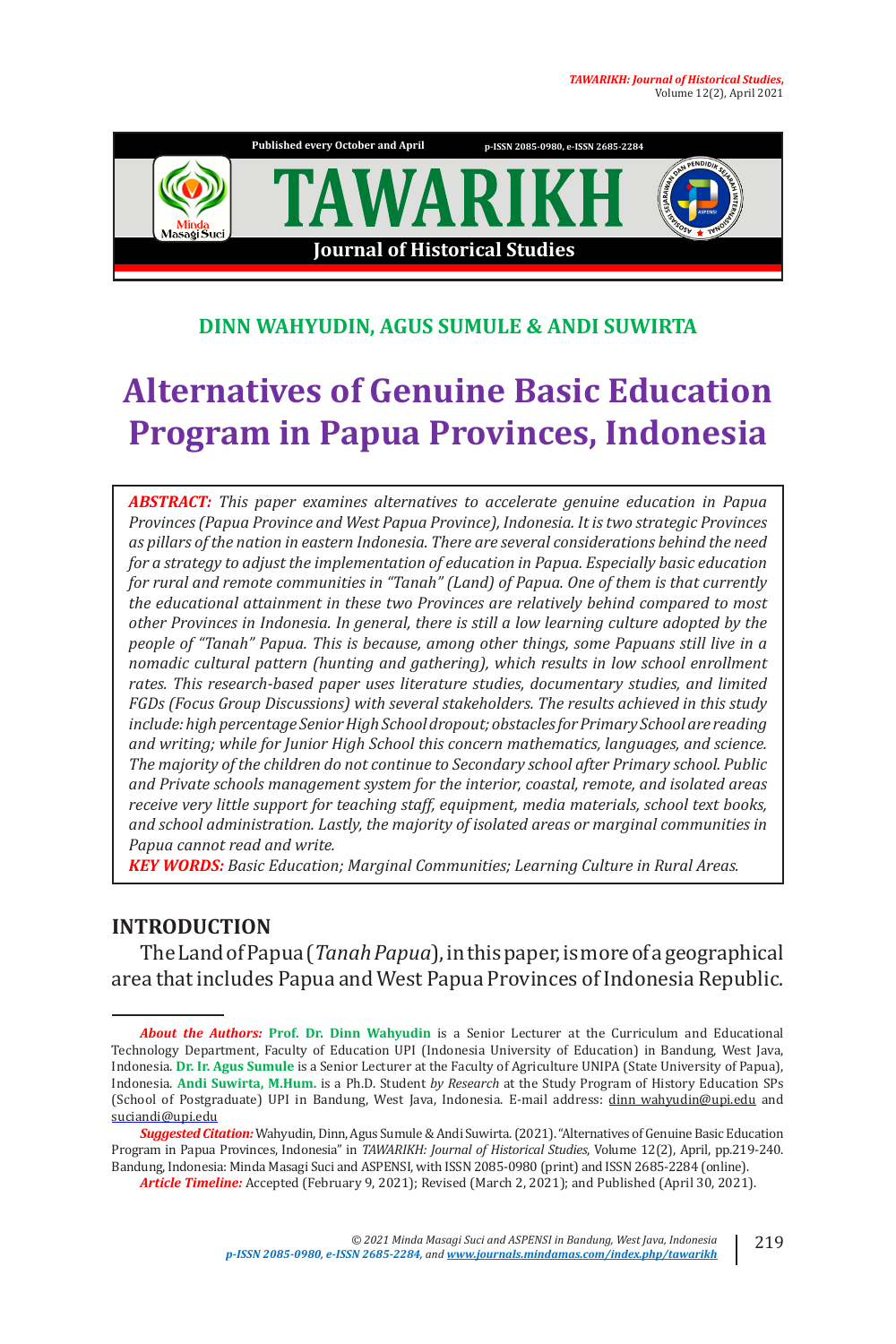It is the two Eastern most Provinces of the Republic of Indonesia have a lot of wonderful lands. Two strategic Provinces as pillars of the nation in Eastern Indonesia. There are several considerations behind the need for a strategy to adjust the implementation of education in Papua. Especially, basic education for rural and remote communities in the land of Papua.

*First*, the level of educational attainment in these two Provinces is relatively lagging behind compared to most other Provinces in Indonesia. In 2019, the HDI (Human Development Index) for Papua reached 60.06. This figure increased by 0.97 points, or grew 1.64 percent, compared to 2017. HDI Papua changed its status from the "Low" category to the "Medium" category. Babies born in 2018 have the expectation to live up to 65.36 years, 0.22 years longer than the previous year. In 2018, children who are 7 years old have the hope of enjoying 10.83 years of education, 0.29 years longer than in 2017 (Pemprov Papua, 2018; PEMSEA, 2019; and Sofilda, 2019).

*Second*, historically there has been a dynamic long journey of educational development in Papua, which cannot be separated from the dynamics of local and national politics. This has impacts on the development of education for the people in the Land of Papua itself. Since 1 May 1963, the Land of Papua has become an integral part of the Unitary State of the Republic of Indonesia. The ideals mandated in the Preamble to the 1945 Constitution experience various challenges in the life of the nation and state. This leads to the possibility of the seeds of disintegration of the nation, namely the demands of a small part of the Papuan people to determine their own destiny and be separated from the Unitary State of the Republic of Indonesia. This is due to the high gaps between groups, between regions, and between regions in *Tanah Papua*. This requires special treatment and separate policies in planning and implementing education. Including the planning strategy and implementation of a diversified school curriculum model that is applied in the *Tanah Papua* region. Namely filling the  $21<sup>st</sup>$  century education development, which is full of dynamics and the occurrence of 'disruptive' phenomena in various fields of life (Setneg RI, 2011; Pemprov Papua, 2018; and Sofilda, 2019).

*Third*, educational attainment in Papua has correlated with the socioeconomic level and cultural background adopted. The CSA (Central Statistics Agency), in 2019, stated that if calculated from the percentage, Papua province was the region with the largest percentage of poverty, namely Papua at 27.43%. Followed by West Papua, where 22.66% of the population was still below the poverty line (*cf* Halim & Mononimbar, 2016; Anderson, 2019; and Sofilda, 2019).

The OECD & ADB (Organization for Economic Co-operation and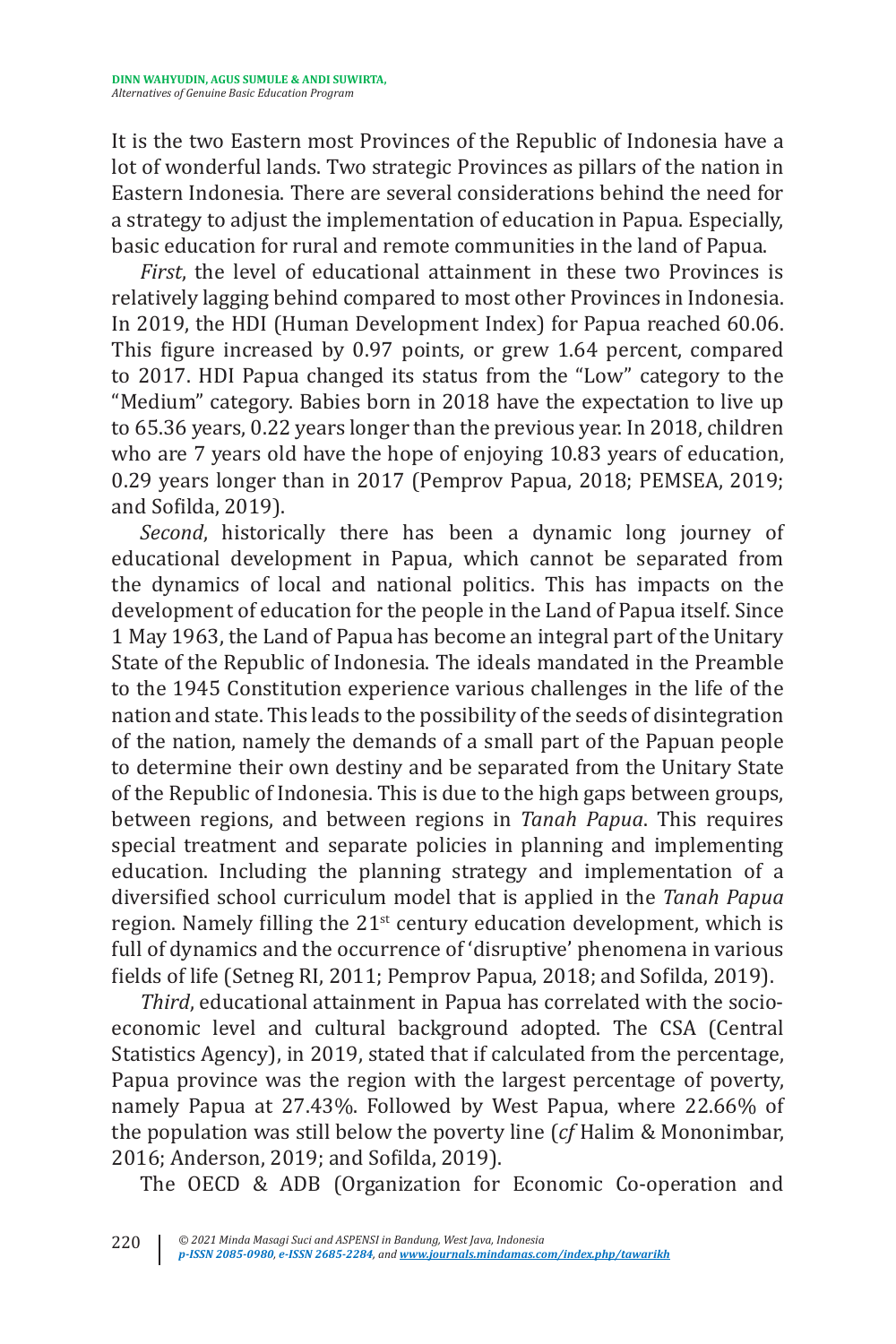Development & Asian Development Bank)'s report, in 2016, also stated that the poverty rate in *Tanah Papua* reached 30% in 2014, which, however, deserves attention in formulating a formula for developing education based on local wisdom for the people of *Tanah Papua*. Therefore, the thing that is quite important is how to honor and make Papuans more independent through education that is characterized by local wisdom of its citizens (OECD & ADB, 2016).

*Fourth,* in general, the learning culture adhered to by the people of *Tanah Papua* is still generally low. This is because, among other things, some Papuans still live in a nomadic cultural pattern (hunting and gathering), which results in low school enrollment rates. In addition, the illiteracy rate in Papua Province is still high. The average number of illiterates in Papua Province reaches 28.75%. The Ministry of Education and Culture stated that the illiteracy rate in the country reached 97.93 percent, so that around 2.07 percent or 3.4 million people still do not know letters and are able to read. The number of illiterates in the country occurs at the age of 15-59 years, spread across 11 provinces. As many as 28.75 percent of people in Papua are still unable to recognize letters and read (Upton, 2009; Setneg RI, 2011; and MoEC RI, 2019).

*Fifth,* the land territory of Papua is the two Provinces that have special autonomy. This is in accordance with the Law of the Republic of Indonesia Number 21 of 2001 concerning Special Autonomy for Papua Province, in this context including West Papua Province. To achieve the objectives of the special autonomy mandate, this will be carried out, among other things, by developing formal and informal institutions, Provincial Regulations or PERDASI (*Peraturan Daerah Provinsi*) and Special Regional Regulations or PERDASUS (*Peraturan Daerah Khusus*) as well as government instruments needed to implement the intended statutory regulations. PERDASI and PERDASUS are strategic instruments that apply specifically to serve as guidelines in implementing development in certain regions or provinces. This is without prejudice to the regulations and laws and regulations that are applied nationally by the Government, because of their binding national standards and regulations (Setneg RI, 2001; Setjen Depdiknas, 2003; Upton, 2009; and Pemprov Papua, 2018).

*Sixth*, the issues of Presidential Instruction or INPRES (*Instruksi Presiden*) Number 9 of 2017 concerning the Acceleration of Welfare Development in Papua and West Papua Provinces, which mandates the need to accelerate welfare development in Papua and West Papua Provinces in the fields of health and education, local economic development, basic infrastructure, infrastructure digital, as well as connectivity to create a peaceful and prosperous people in Papua and West Papua Provinces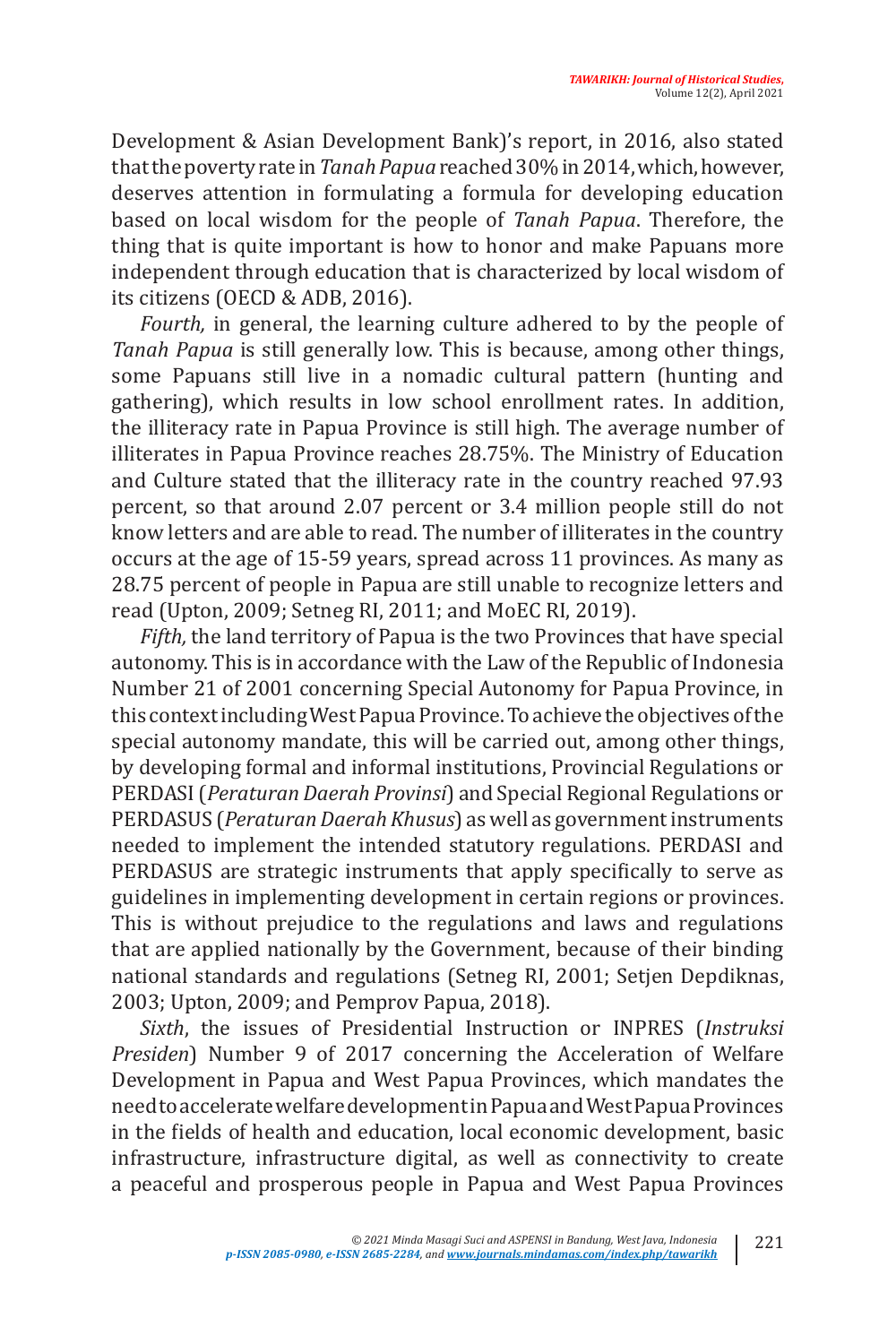(Halim & Mononimbar, 2016; Pemprov Papua, 2018; and Sulaiman, 2018).

In the Presidential Instruction Number 9 of 2017, it is emphasized that to accelerate the improvement of access and quality of education services, this is done through, among others: (1) Implementing and strengthening boarding school patterns and developing vocational education; (2) Eradicating illiteracy and implementing contextual curriculum education in Papua; (3) Providing additional teacher quotas to meet teacher shortages and empowering Teachers' Education Colleges; (4) Improving teacher quality by utilizing information and communication technology, or digital e\_learning based education; (5) Providing wider opportunities to pursue secondary and tertiary education for indigenous Papuan children; and (6) Providing mentoring support, training, and provision of lecturers and experts (Setneg RI, 2011; Pemprov Papua, 2018; and Sulaiman, 2018).

By considering the things stated above, this paper tries to reveal strategies and alternatives that can be considered in accelerating the education development program in the Land of Papua. Especially in providing alternative genuine program of implementation of curriculum and learning in schools for the Papuan people. One of them is by paying attention to local culture and the importance of mother tongues or local language that being given in the early grades for the young generation of Papua in grade 1 to grade 3 in elementary school.

*Literature Review.* According to OECD (Organization for Economic Cooperation and Development) research results, in 2012, the national HDI (Human Development Index) in 2012 reached 73.3, while Papua Province only reached 65.86. This achievement by Papua Province is the lowest HDI achievement for the Province in Indonesia. The HDI for Indonesia has improved from 67.7 in 1996 to 73.3 in 2012, although in Papua it was only 65.86 despite some improvement there (*cf* UNESCO, 2015; Sofilda, 2019; and Juliarini, 2020). See figure 1.

In line with the authority written in the Law of the Republic of Indonesia Number 22 of 2001 concerning Special Autonomy for Papua Province, district/city development policies in Papua Province are directed at four crucial points, namely covering sectors: education, health, people's economy, and transportation infrastructure. In the education sector, the implementation of district/city government policies is still faced with a very serious problematic situation. On the one hand, there is a very strong desire to improve the quality of educated and skilled human resources; but, on the other hand, the carrying capacity of educational institutions in this direction is not strong enough (Setneg RI, 2001; Setjen Depdiknas, 2003; and UGM, 2005).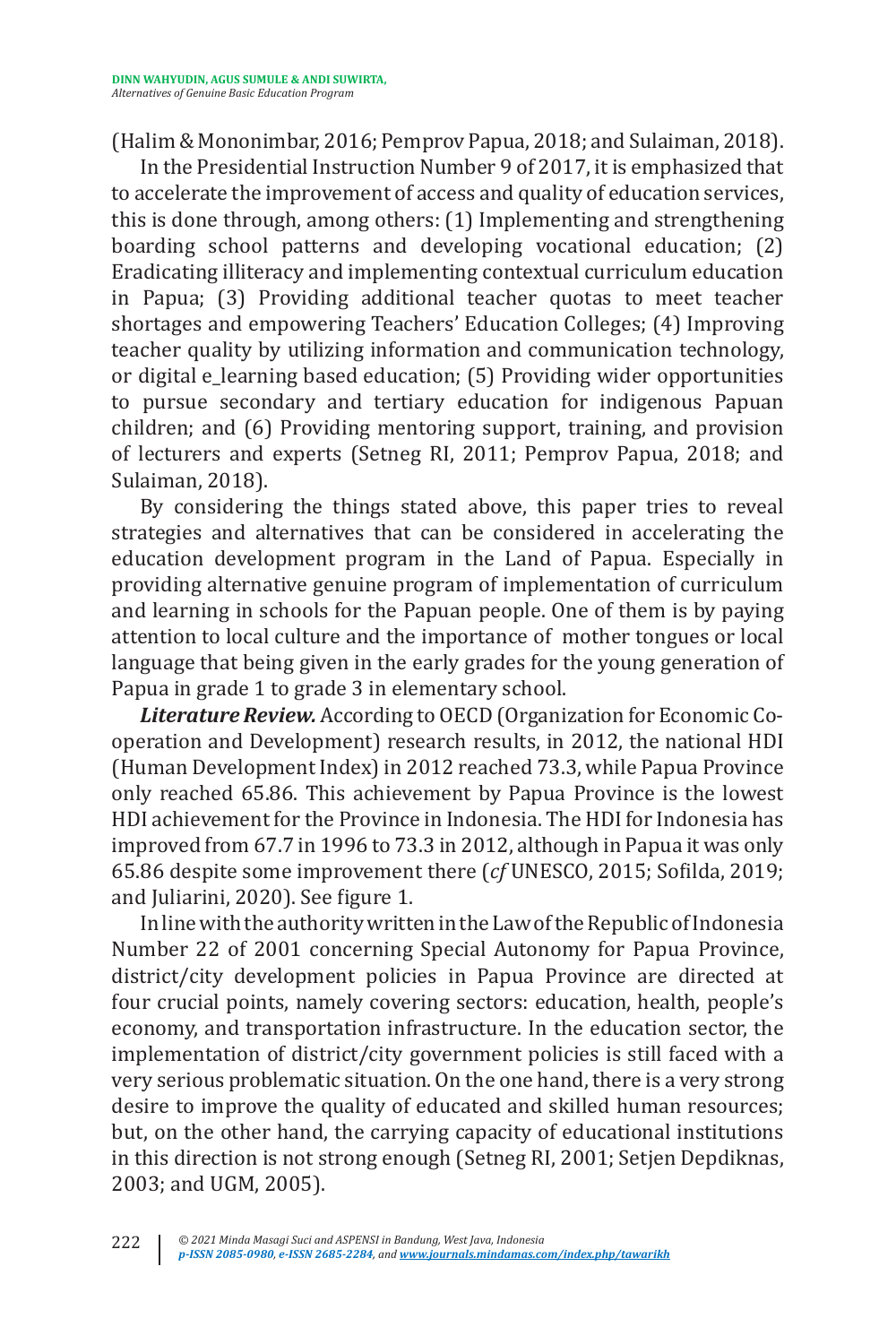

**Figure 1:**  Map of Papua and West Papua Provinces

The willingness to advance education sector is built on the basis of the political commitment of the local government, which has been manifested in various forms of policies and programs. However, this desire has not yet received optimal response and support from the education bureaucracy, both in terms of administrative action and from an institutional management perspective. The education sector is still constrained by various factors, especially at the level of translating political commitments into strategic and tactical policies and at the level of implementation in almost all of its technical institutions.

Some things that appear are slow and "pseudo" responsiveness, so that it can only develop educational products that disappoint various parties. This responsiveness constraint is basically triggered by the lack of close relations between educational institutions and the government bureaucracy. The logical consequence can be referred to the resistance to education policy. Although recently, a new phenomenon has emerged which discourse results orientation as an important parameter in assessing the success of education.

Apart from inadequate quality and quantity of teachers, teacher absenteeism in schools is also quite high. This matter related to teacher absence was reported by Bobby Anderson (2020), who stated as follows:

In highlands, however, most of these teachers do not show up for work. To say that *"teacher absenteeism is a problem" is not to pretend that the system functions*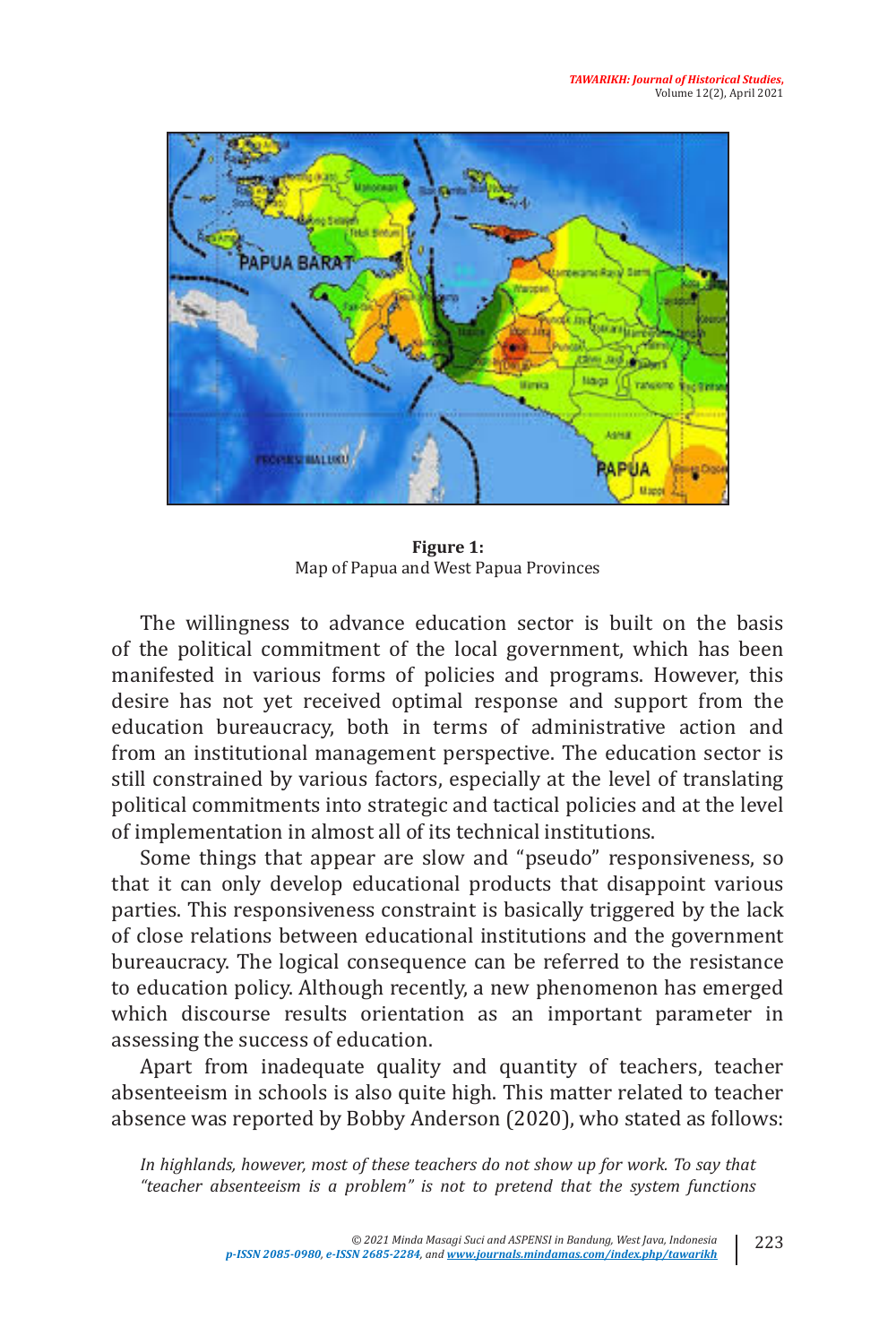*albeit with an absenteeism handicap. In Papua, a teacher might skip a semester for absenteeism* (Anderson, 2020).

The report on teacher absenteeism is also very interesting to examine, whether the absence is due to the lack of motivation of teachers to work (lack of motivation) or is it more due to unfavorable cultural and natural conditions, so it is necessary to have teachers who are academically strong who are also tough in dealing with hardship (survival), especially when facing a work field that is not always friendly due to natural constraints. This condition causes the drop out rate of SD (*Sekolah Dasar* or Elementary School) and SMP (*Sekolah Menengah Pertama* or Junior High School) students to be quite high.

On the other hand, as written by Bobby Anderson (2020), in Yahukimo as a *Kabaputen* (Regency) in Papua Province, the paralysis of the education system has made the number of illiterates there very high. In Yahukimo, the visible manifestation a of a functioning government disappeared. This collapse of education system has led to illiteracy rates that are much worse than the provincial average: anecdotal evidence puts the illiteracy rate in Lolat at upwards of 80 per cent (Anderson, 2020).

In line with the Papua Province Regional Regulation Number 21 of 2013 concerning the Papua Province Long-Term Development Plan, or RPJPD (*Rencana Pembangunan Jangka Panjang Daerah*), for 2005-2025, the Vision and Mission of the Papua Province has been established. The vision of the Papua Province is: "*A Papua that is Socially, Culturally, Economic and Politically Independent*". Meanwhile, the Mission of Papua Province is as follows: (1) Realizing social independence; (2) Realizing cultural independence; (3) Realizing economic independence and regional development; (4) Realizing political independence; and (5) realizing the independence of the indigenous people of the Land of Papua (Pemprov Papua, 2005 and 2018; Slama & Munro eds., 2015; and Efriandi, Holzhacker & Couwenberg, 2017).

The low quality of human resources is still a major issue in Papua Province. This is due to the unequal provision of educational services, low school culture, and various limitations in the provision of education, it can be indicated that the Average Length of School, or RLS (*Rata-rata Lama Sekolah*), for boys is 8.81 years and for women is 7.89 years in 2019. The movement of the NER (Net Enrollment Rate) at each level of education also tends to increase, in 2019 the APM/APK (*Angka Partisipasi Murni/ Angka Partisipasi Kasar* or Net Participation Rate/Coarse Participation Rate) for SD/MI (*Sekolah Dasar/Madrasah Ibtidaiyah* or Elementary School/Islamic Elementary School) was 79.19% and 91.94%. The NER/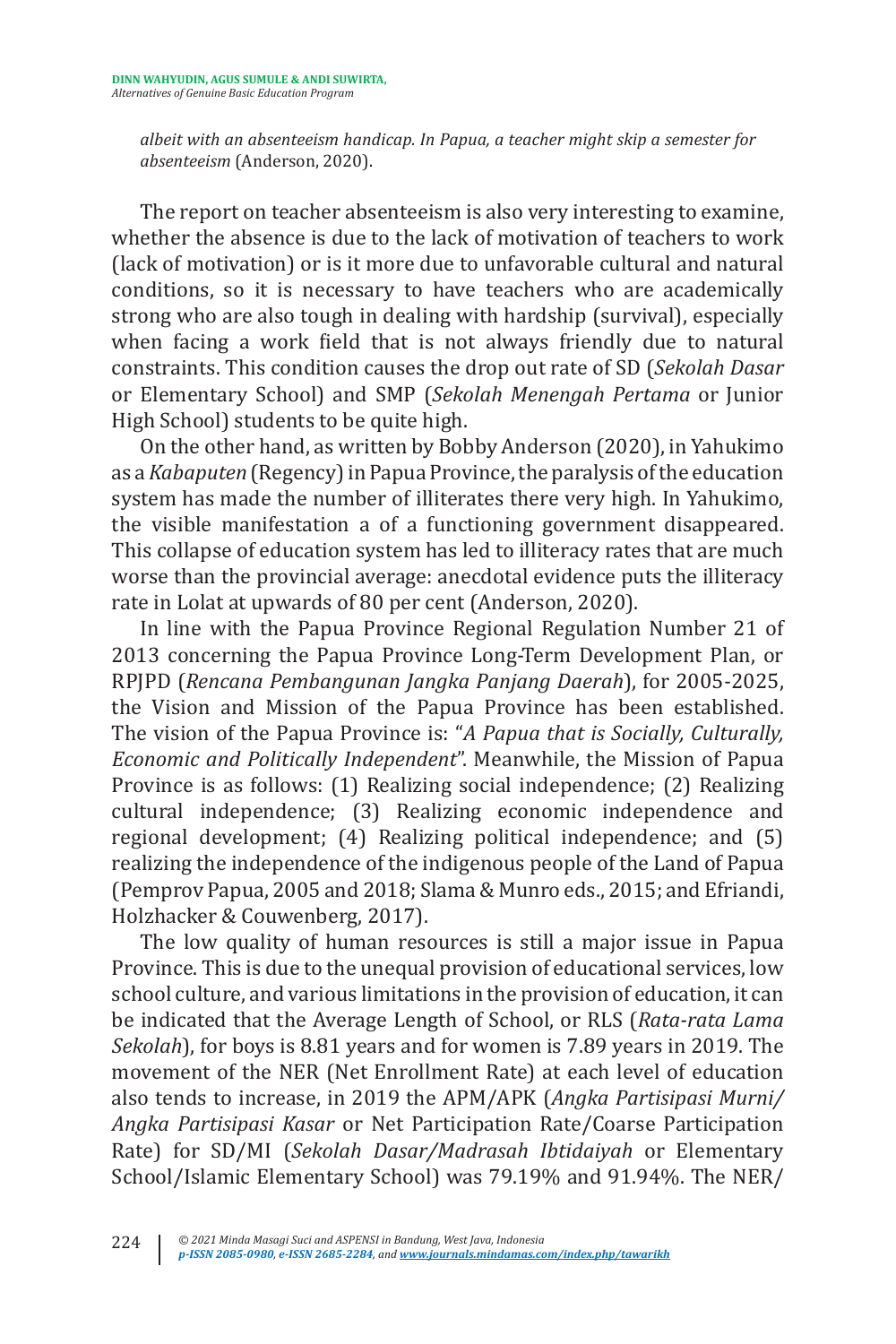GER (Net Enrollment Rate/Gross Enrollment Rate) for SMP/MTs (*Sekolah Menengah Pertama/Madrasah Tsanawiyah* or Junior High School/Islamic Junior High School) were 57.19% and 78.1%. Meanwhile, the APM/APK for SMA/SMK/MA (*Sekolah Menengah Atas/Sekolah Menengah Kejuruan/ Madrasah Aliyah* or Senior High School/Vovational Senior High School/ Islamic Senior High School) and the equivalent in Papua, in 2019, was 44.32% and 76.33% (Amaliah, 2015; Kusniawati, 2017; and BPS Provinsi Papua Barat, 2019a and 2019b).

For West Papua Province, the Average Length of Schooling (RLS) for boys is 10.20 years and for women is 7.19 years in 2019. The movement of NER at each level of education also tends to increase, in 2019 at APM/ APK for SD/MI and the equivalent, namely 93.76% and 111.24%. For the APM/APK for SMP/MTs, they are 69.92% and 88.49%. Meanwhile, the APM/APK for SMA/SMK/MA and the equivalent in West Papua Province, in 2019, is 63.15% and 96.41% (Amaliah, 2015; Kusniawati, 2017; and BPS Provinsi Papua Barat, 2019a and 2019b).

In other words, the education gap between *Tanah Papua*, both in Papua and West Papua Provinces, compared to the average in other Provinces in Indonesia is still very high. There are many things that cause the low participation of the *Tanah Papua* community in the education sector, including access to schools, which is generally still difficult, high costs of education and transportation, long distances from home to school, insufficient availability of teachers, poor educational facilities adequate, and in general public attention to the importance of education is still low. On the other hand, the limited number of teachers is another problem, which is not decreasing from day to day, even getting worse. In terms of the number and ratio of student teachers, it appears that the number of teachers is not sufficient. Another problem is that many teachers are reluctant to be placed in remote areas, resulting in a gap in the number of teachers between areas close to the city center and remote areas in *Tanah Papua*, such as in mountainous and coastal areas (Munro, 2013; Slama & Munro eds., 2015; and Pemprov Papua, 2018).

In accordance with the Papua Province Long-Term Development Plan, or RPJP, 2005-2025, in detail it can be said that some of the main issues in the education sector in Papua can be identified as follows: (1) Educational facilities and infrastructure are limited and not evenly distributed in every region, especially in remote areas; (2) the Low school culture that has developed in communities that have been living in traditional cultural patterns has resulted in low school enrollment rates; (3) the Low average literacy rate in Papua and West Papua Provinces; (4) Lack of availability of vocational schools in accordance with the needs of local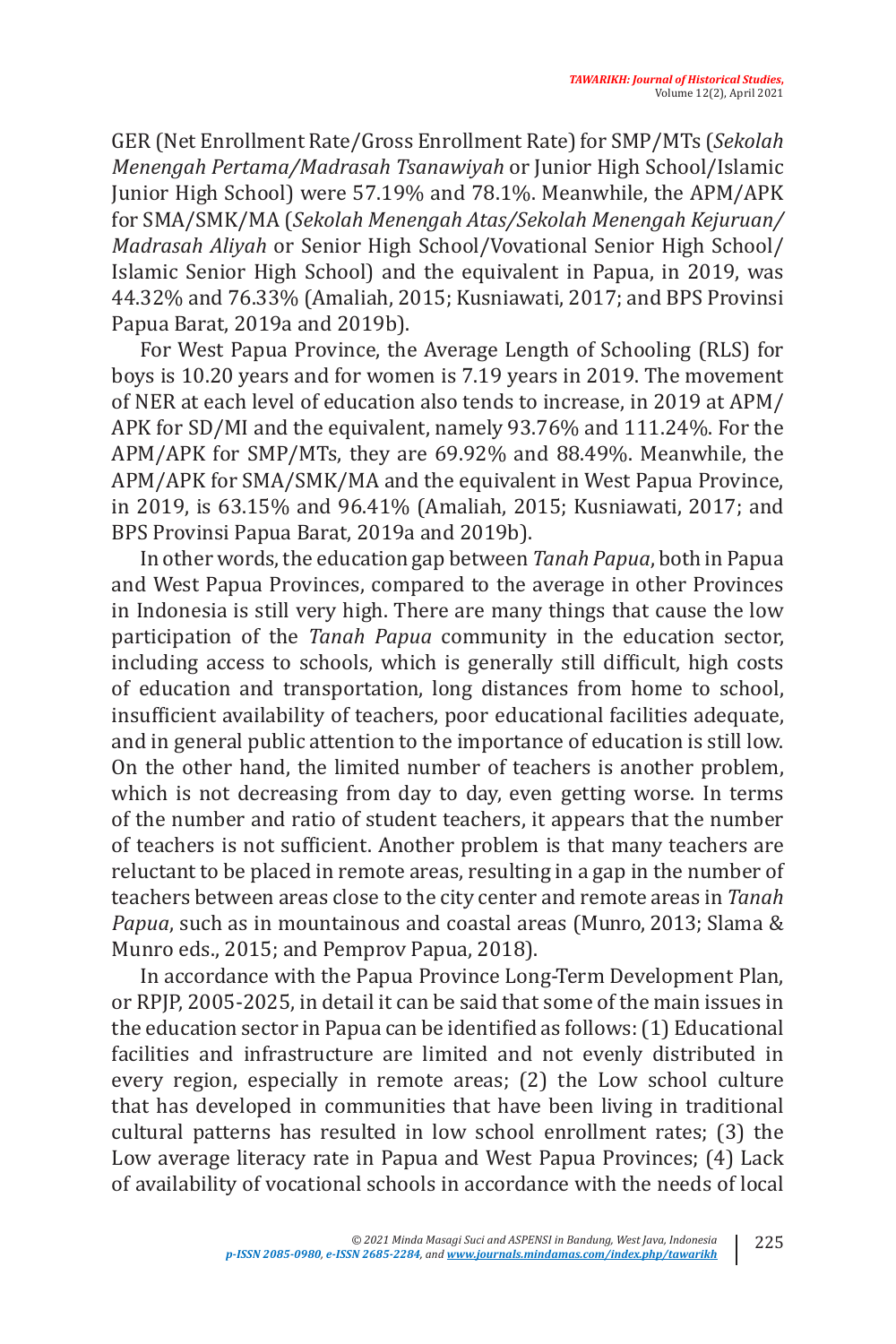| Geographical Area   | Gender |       | Total |
|---------------------|--------|-------|-------|
|                     | Men    | Woman | 10.64 |
| Urban Area          | 10.79  | 10.47 | 5.21  |
| Rural/Isolated Area | 4.42   | 5.21  | 68.3  |

**Table 1:**  The Average Length of Schooling or RLS (*Rata-rata Lama Sekolah*)

economic development; (5) Limited number of teachers in each remote area and not able to reach scattered population locations; (6) the High dropout rate; (7) Education completion is still patterned by prioritizing the construction of physical facilities for school buildings, which are not necessarily suitable for solving educational problems due to the scattered location of the population; and (8) the Quality of teachers and education personnel is still low, many of whom have just graduated from high school (Pemprov Papua, 2005 and 2018).

The LRP (Literacy Rate of Population) in West Papua and Papua Provinces has increased from year to year. The following is the AMH (*Angka Melek Huruf* or Literacy Rate) of the Province of West Papua consecutively starting in 2017, 2018, and 2019 as follows: 97.16%, 97.37%, and 97.72%. Meanwhile, the AMH of Papua Province in a row starting in 2017, 2018, and 2019 are as follows: 73.89%, 76.79%, and 78.00% (Hartini, Sumarno & Hiryanto, 2015; Utama *et al*., 2018; and BPS Provinsi Papua Barat, 2019a and 2019b).

One indicator that is often used to show the results of educational attainment is the Average Length of Schooling, or RLS (*Rata-rata Lama Sekolah*), of the population 15 years and over, because it is able to show the education level of the population as a whole. The mean years of schooling is an indicator that shows the average number of effective years of schooling that is achieved by the population. The Average Length of School for residents of 15 years and over in Papua Province, according to gender and area of residence in 2019, can be stated in the table 1.

The achievement of the length of schooling in Papua is still far below the target to be achieved in the government's RPJMN (*Rencana Pembangunan Jangka Menengah Nasional* or National Middle-Term Development Plan), which targets an average length of schooling for residents to reach 8.8 years in 2019. Inequality in education between urban and rural areas is in the following illustration:

SUSENAS [*Sensus Ekonomi Nasional* or National Economic Census] results show that in 2019, the average length of schooling for urban residents is 10.64 years,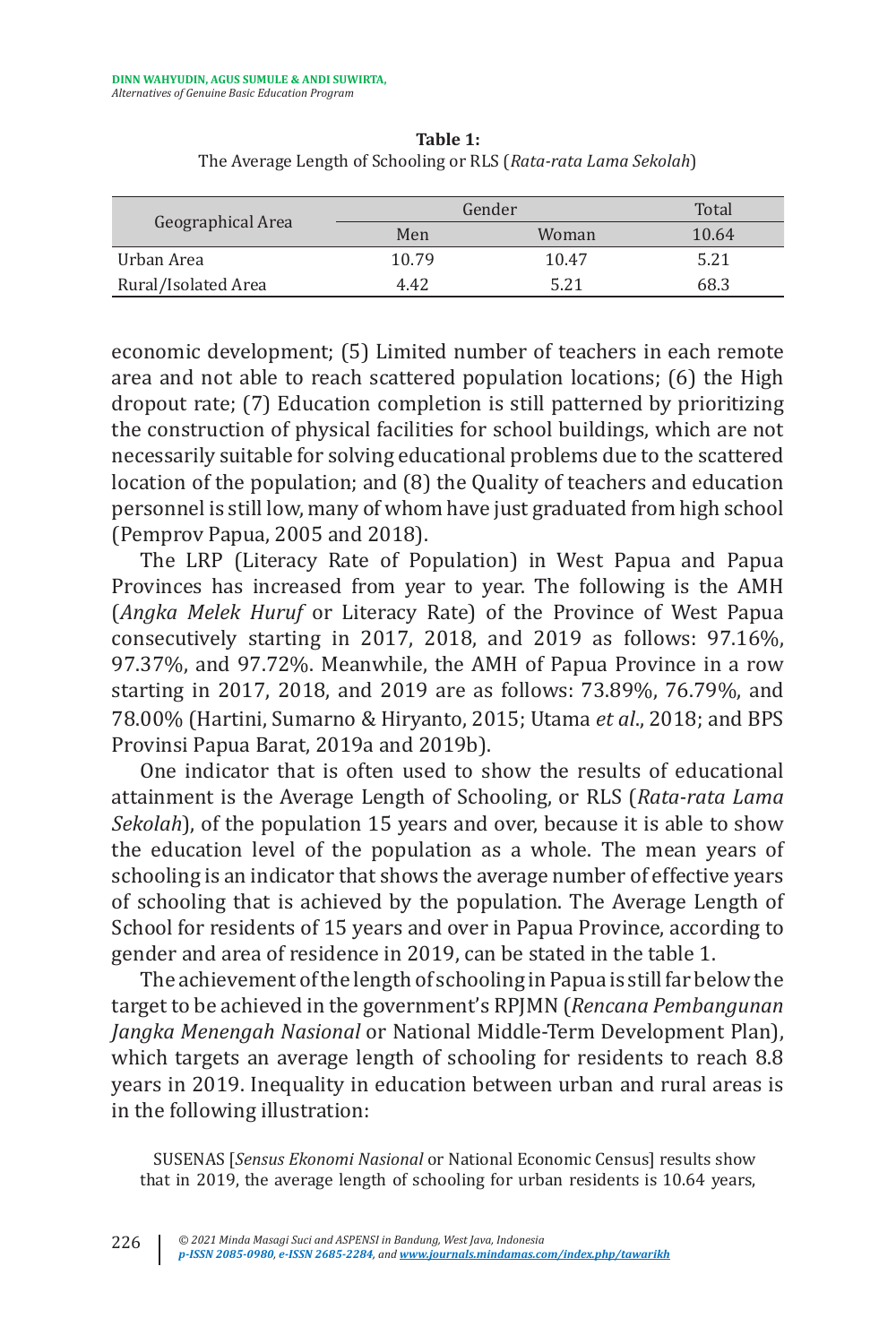equivalent to grade 11 SMA/SMK [*Sekolah Menengah Atas/Sekolah Menengah Kejuruan* or Senior High School/Vocational Senior High School). In rural areas, the average length of schooling for the population is 5.21, or in other words, the average number of rural residents in Papua only goes to school up to grade 5 SD [*Sekolah Dasar* or Elementary School].

Meanwhile, the education gap was also evident between men and women. This is reflected in the higher average length of schooling for boys than girls. In 2019, the average length of school for boys was 7.41 years, equivalent to grade 7 Junior High School, while girls' school length was only 6.15 years, equivalent to grade 6 SD.

There are many factors that are thought to influence the low average length of schooling for girls in Papua Province, including the level of community welfare, so that when the limited resources that are prioritized for school are boys, stereotypes in society still view women's affairs as a domestic affair, or not public understand the benefits of education (BPS Provinsi Papua Barat, 2019a).

In some of the occupations in the interior of Papua, as stated by RCA (Reality Check Approach), in 2015, in the Education Study in *Tanah Papua* (Papua Land), education is valued by parents in the study location primarily as a means of enabling ethnic Papuans to better connect, network, and negotiate rights without being cheated. It is also seen as a means of improving the balance of domination by migrants in the civil service and other positions of power (*cf* Kemdikbud RI, 2015; RCA, 2015; and Shah, 2018).

Education is valued by parents in the study locations primarily as a means to enable ethnic Papuans to better connect, network, and negotiate rights without being cheated. It is also seen as a means to redress the balance of domination of incomers in civil service and other positions of power. Some value the opportunity to access salaried work through education, especially access to civil service opportunities.

Furthermore, RCA's research, in 2015, stated that the school was not well understood by parents and was often seen as a magic box, where mere attendance will ensure progress and graduation. Failure of this process can cause parents and students to complain and claim their right to graduate regardless of performance. Failure of this process may also lead to parents and students complaining and demanding their entitlement to graduation irrespective of performance (Kemdikbud RI, 2015; RCA, 2015; and Shah, 2018).

In more detail, USAID (U.S. Agency for International Development), in 2009, detailed the complex issues of education in the two Provinces in *Tanah Papua* (Papua Land), as follows: (1) High percentage high school dropout; (2) Obstacles for Primary School are reading and writing, while for Secondary School this concern mathematics, languages, and science; (3) the Majority of *kampong* children do not continue to Secondary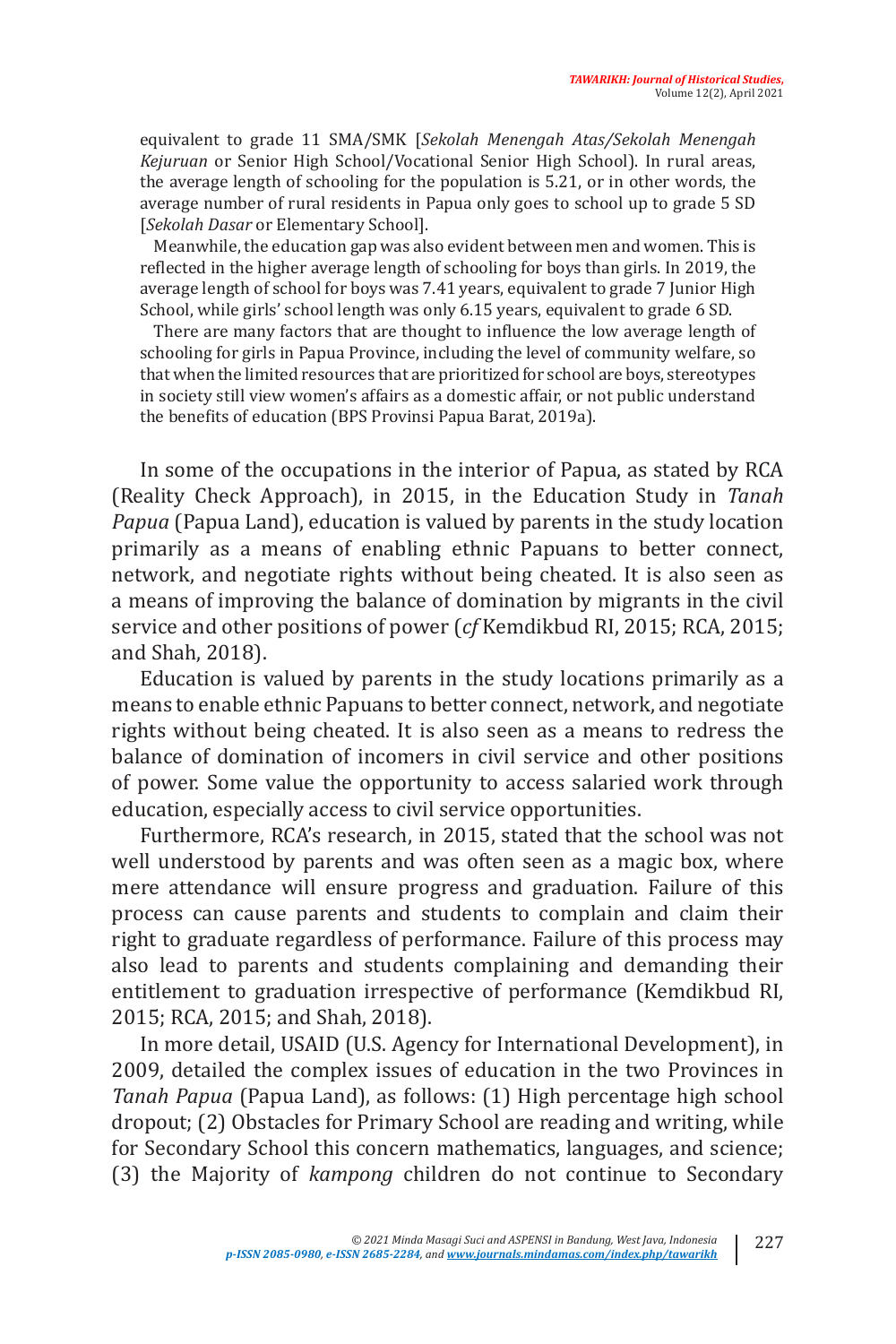School after Primary School, because the location of the Secondary School is too far away; (4) State and private schools management system for the interior, coastal, remote, and isolated areas receive very little support for teaching staff, equipment, media materials, school text books, and school administration; (5) the Majority of marginal communities cannot read and write; (6) Awareness, particularly in isolated communities, parent's pupils about the importance of education is still very low (USAID, 2009).

That is, among others, a portrait of the problems of basic education in the two Provinces (Papua and West Papua). The problem of equal opportunities for basic education is still an obstacle, especially in mountainous and isolated areas; limited teachers and educational infrastructure in rural and mountainous areas; as well as other basic education problems.

In writing this paper, the data were collected through information sharing methods or literature methods and documentation studies on education data in Papua. This type of research is a literature study. The literature study method is a series of activities related to the method of collecting library data, reading and taking notes, and managing research materials (Creswell, 2008; Zed, 2008; and Raco, 2010).

Literature studies play an important role in a study because it can determine the direction of the research itself. The literature study contains descriptions of previous studies related to similar problems, while the theoretical shell is the support for the theoretical basis as the researcher's rationale (Creswell, 2008; Zed, 2008; and Darmalaksana, 2020).

### **FINDINGS AND DISCUSSION**

In general, there are 4 main areas in two Provinces in Papua. The four geographic areas of Papua are: *Isolated Area*; *Rural Area*; *Urban Area*; and *Strategic Area*. So, based on the mains areas, there is proposed the *Alternative Schooling Systems in Papua,* namely: (1) *Hunter-Gatherer and Rural Community Schooling Model;* and (2) *the School Model for Papuan Urban Communities*.

*Isolated Area.* Papua Province has diverse geographical characteristics, consisting of lowlands, swamps, coastal areas and mountains. The central mountainous area is an isolated area, because in general most of these areas do not yet have accessibility to development resources, which causes constraints on the performance of the basic infrastructure development sector, the transportation sector, the education sector and the health sector; which causes low social economic development, and the high level of poverty (WB, 2008; ACDP & Balitbang Kemdikbud RI, 2014; and Puskurbuk Balitbangdikbud, 2017).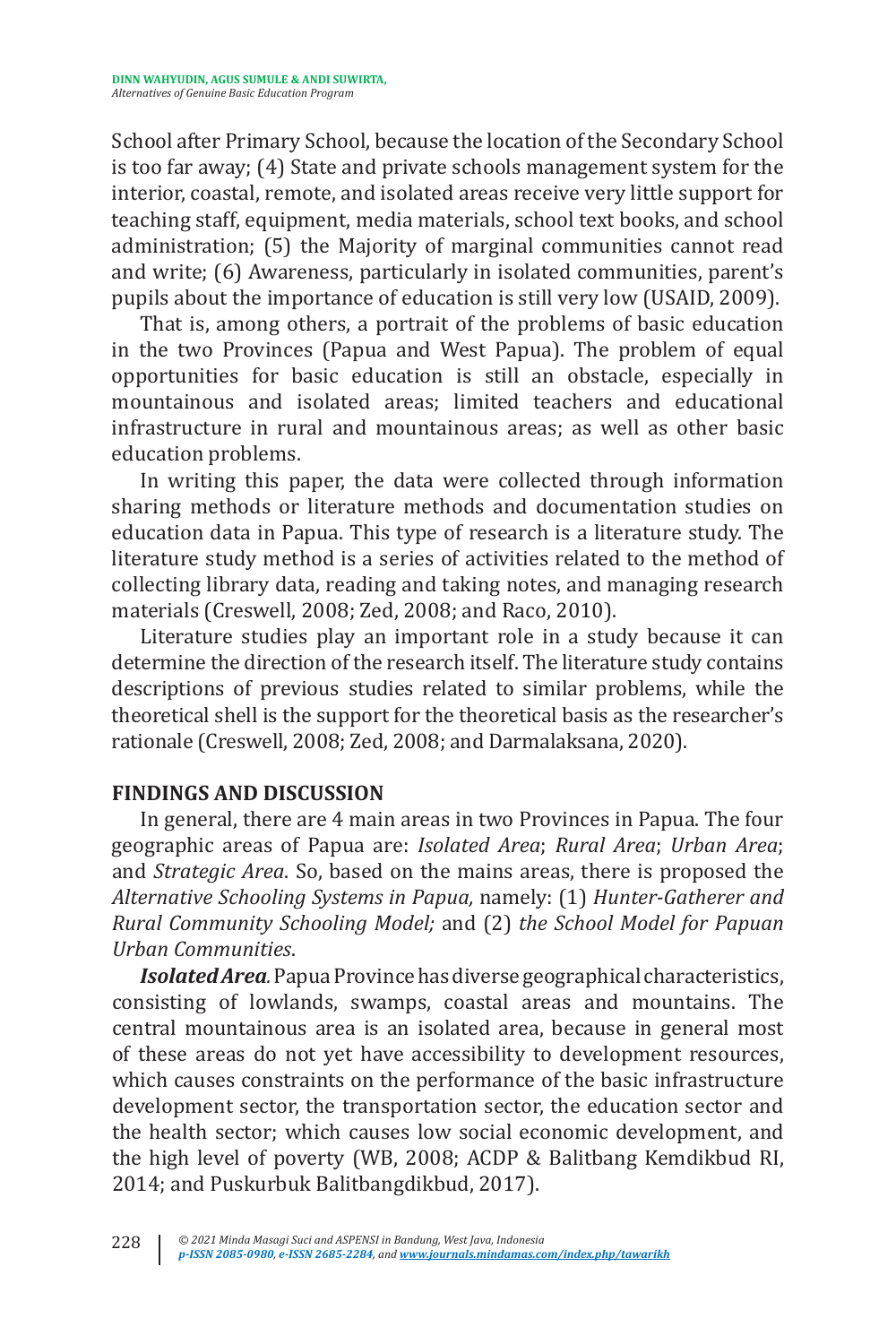

**Figure 2:** Traditional Hunters in Isolated Area in Papua

There are also districts in the central highlands, which are categorized as isolated areas, including: Jayawijaya Regency, Yalimo Regency, Nduga Regency, Lani Jaya Regency, Bintang Mountains Regency, Puncak Regency, Intan Jaya Regency, Central Memberamo Regency, Tolikara Regency, Puncak Jaya Regency, and Yahukimo District. These Regencies/ Districts generally have steep topographical and geographic conditions, steep mountains and valleys, as well as canyon plains that are difficult to penetrate via land transportation, so they still rely heavily on air transportation (WB, 2008; ACDP & Balitbang Kemdikbud RI, 2014; and Puskurbuk Balitbangdikbud, 2017). See figure 2.

As written by Dhimaswij (2020), and other scholars, that many local Papuans choose to live and live in rural areas and feel closer to nature, more pleasant (comfortably living) and in accordance with their choice of livelihood as their choice of life as hunters and fish seekers. Many indigenous Papuan lives in rural areas rather than in the city. However, the well-educated Papuan and middle class Papuan usually lives in the city. On the other hand, many indigenous live in the rural due to what is called by comfortably living and the reason of getting close with the nature and working preferences or hunting and fishing (Glazebrook, 2008; Slama & Munro eds., 2015; and Dhimaswij, 2020).

Another challenge in the field of education in the *Tanah Papua* (Land of Papua) is the extreme geographical factor, especially in mountainous areas with limited transportation facilities, lack or almost no access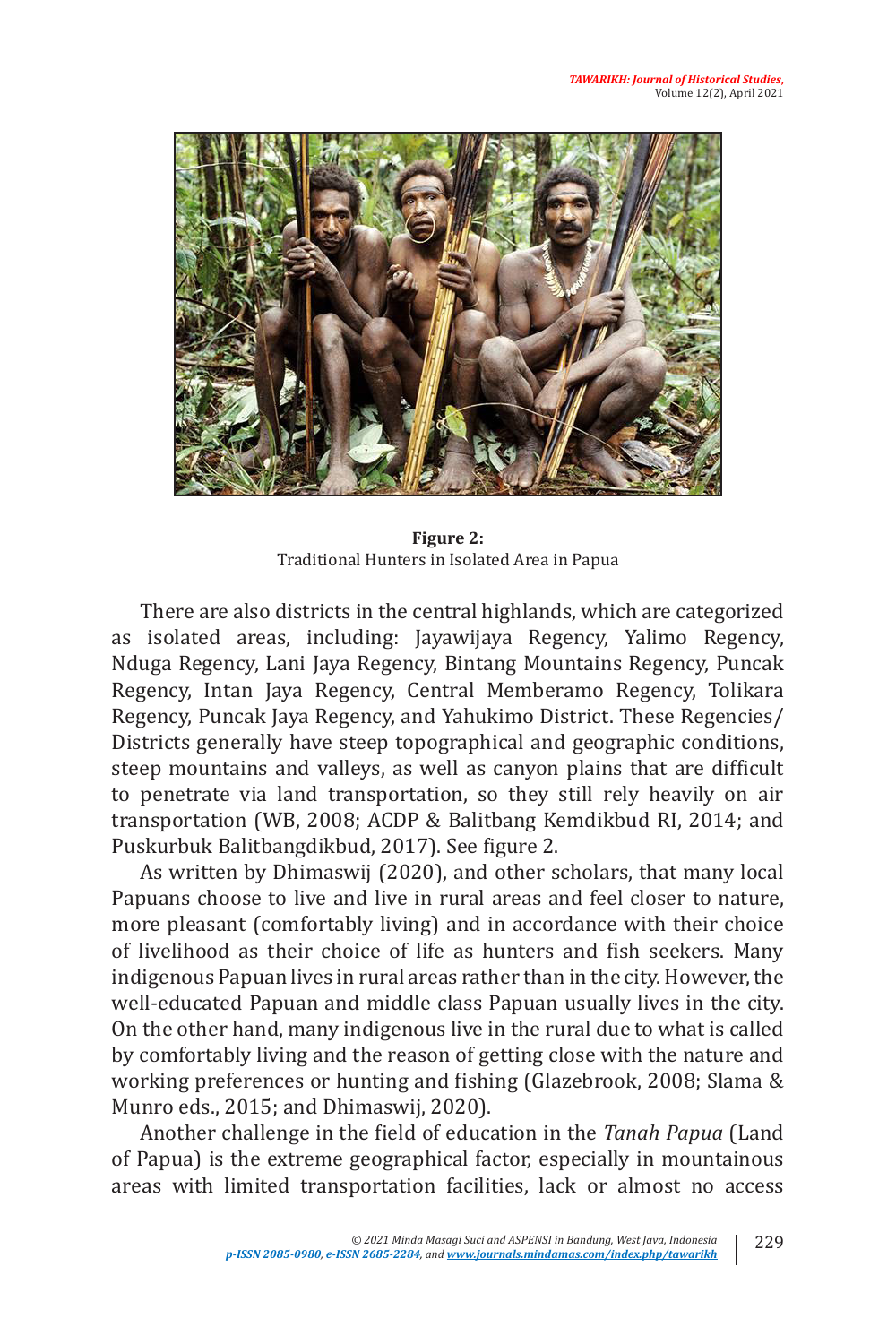to adequate land transportation, so the transportation used is to use air transportation which is of course expensive. Therefore, not many teachers are interested in teaching in remote mountainous areas with long assignments. In several districts in Papua, there are still conflicts and political issues from a group of local communities that have affected the disruption of the teaching and learning process in the interior of Papua. Furthermore, Dhimaswij (2020) said the following here:

*The first challenges of education in Papua are geographical challenges, a lot of highland in Papua which is difficult to reach except using airplanes, and this is very expensive. This make teachers are not willing to stay there* (Dhimaswij, 2020).

There is some passionate teachers, who are willing to stay there, but there is also lack facilities. Indeed, there is also teachers from other provinces who teaches in Papua, even though there are huge political issues such as Papua Independent Movement, which makes the conflict area are even more difficult to touch. Geographical location combined with no infrastructure make the progress of education is changing slowly. Not many people are willing to travel and work to Papua because it is very expensive (ACDP & Balitbang Kemdikbud RI, 2014; Puskurbuk Balitbangdikbud, 2017; and Dhimaswij, 2020).

*Rural Area***.** Rural areas in Papua Province are areas that are outside urban areas, but are not classified as isolated areas, where the conditions of infrastructure and infrastructure facilities, including roads/bridges, education, health, economy, and others are still left behind and require high attention from government. The condition of rural areas in Papua Province has various geographical characteristics, consisting of lowlands, swamps, coastal areas, and mountains (WB, 2008; ACDP & Balitbang Kemdikbud RI, 2014; and Puskurbuk Balitbangdikbud, 2017).

Compared to the coastal areas, the central highlands in Papua Province are rural areas, which are still very difficult to reach until now and most of them rely on air and river transportation modes to reach them. The rural areas cover Keerom Regency, Jayapura Regency, Sarmi Regency, Waropen Regency, Nabire Regency, Merauke Regency, Boven Digoel Regency, Asmat Regency, Mappi Regency, Mimika Regency, Biak Regency, Supiori Regency, Yapen Kep Regency, Mamberamo Raya Regency, Paniai County, Dogiyai County, and Deiyai County (ACDP & Balitbang Kemdikbud RI, 2014; Setneg RI, 2011; and Puskurbuk Balitbangdikbud, 2017).

*Urban Area.* General description of urban areas in Papua Province with the topography of Papua Province, which is very diverse in coastal areas, mountainous areas and valleys, has its own characteristics including various geographical characteristics, consisting of lowlands, swamps,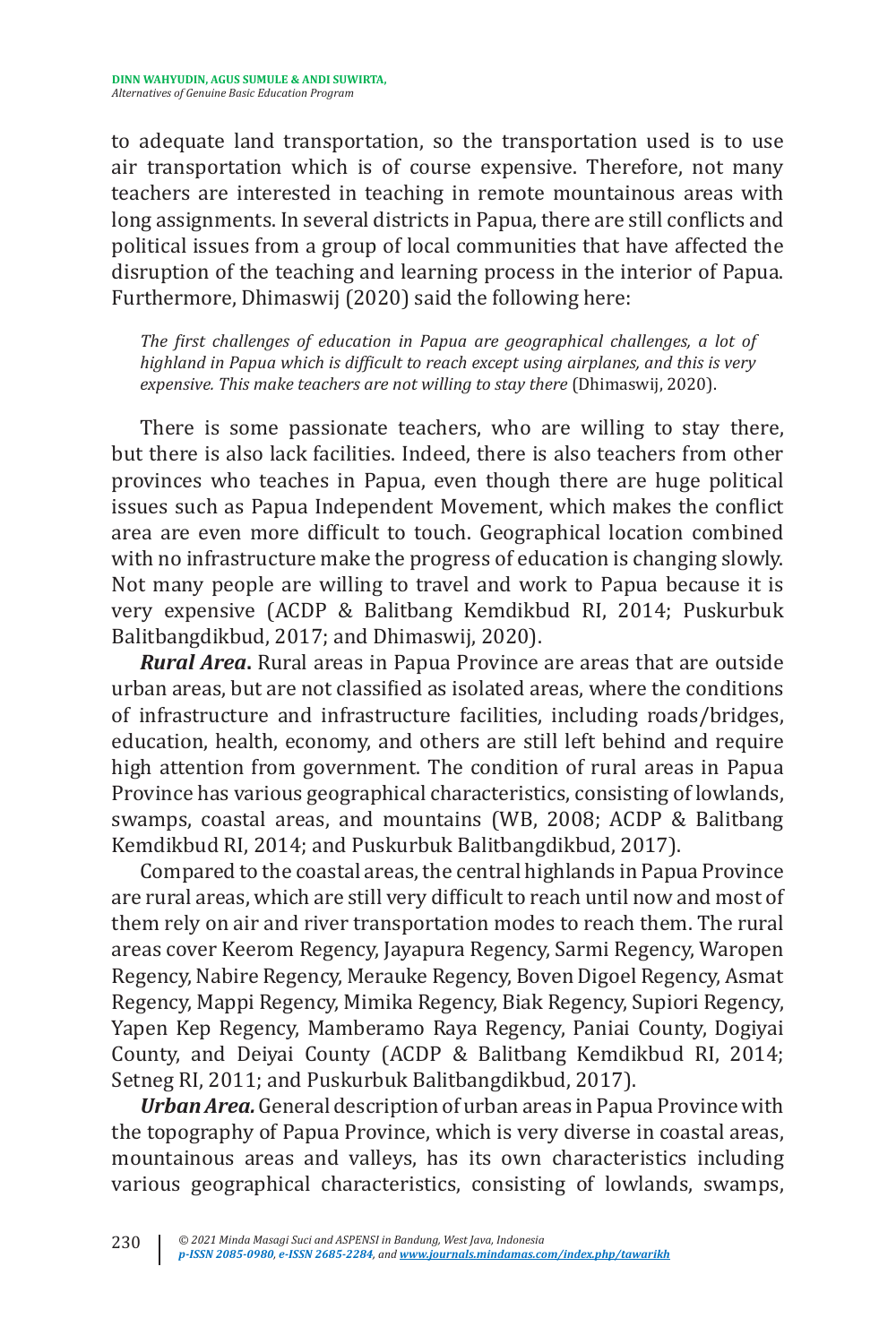coastal areas, and mountains. The urban areas in Papua Province cover 29 Regencies/Cities, which are also district capitals (WB, 2008; ACDP & Balitbang Kemdikbud RI, 2014; and Puskurbuk Balitbangdikbud, 2017).

From a demographic perspective, the composition of the population in this region is very heterogeneous and from the perspective of livelihood, which is more advanced in terms of social, cultural, economic, education, health and availability of public infrastructure (WB, 2008; ACDP & Balitbang Kemdikbud RI, 2014; and Puskurbuk Balitbangdikbud, 2017).

*Strategic Area*. Strategic area is development focused on locations with potential natural resources (backward linkages) and skilled human resources, supported by regional infrastructure that supports investment based on local economic potential and opens up domestic and international markets (forward linkages). The strategic areas in Papua Province are: Jayapura Regency, Mimika Regency, Merauke Regency, and Biak Regency (ACDP & Balitbang Kemdikbud RI, 2014; Puskurbuk Balitbangdikbud, 2017; and Yuli & Wojtyla, 2020).

The total population of Papua, in 2009, was 2,097,482 people and increased to 2,833,381 people in 2010, indicating a very high increase in the number of people in the past 1 year. This may be due to the high flow of migration from outside Papua to Papua. The size of the land, the high potential for natural resource utilization, and the opportunity to do business are the factors that trigger migration to this area, or because of the expansion of the area, which causes confusion in the population data collection (Upton, 2009; ACDP & Balitbang Kemdikbud RI, 2014; and Puskurbuk Balitbangdikbud, 2017).

The area with the highest population growth was Tolikara Regency (12.59%), while the lowest was Gunung Bintang Regency with only 2.48%. The achievements of social welfare development in a region have used many non-economic measures. One non-economic approach that is commonly used is the HDI (Human Development Index). HDI is a composite index covering three areas of human development, that are: considered very basic, namely longevity, knowledge, and decent living. In practice, there are 4 main components used to measure the HDI figure, namely: life expectancy, literacy rate, average length of schooling, and real expenditure per capita rate (Upton, 2009; ACDP & Balitbang Kemdikbud RI, 2014; and Puskurbuk Balitbangdikbud, 2017).

If observed, the achievement of HDI figures in Papua Province has always experienced positive growth. In 2010, the HDI figure for Papua Province reached 64.94, experiencing a significant increase, namely as much as 0.53 points from 2009. This HDI achievement means that human development is included in the lower middle category, namely HDI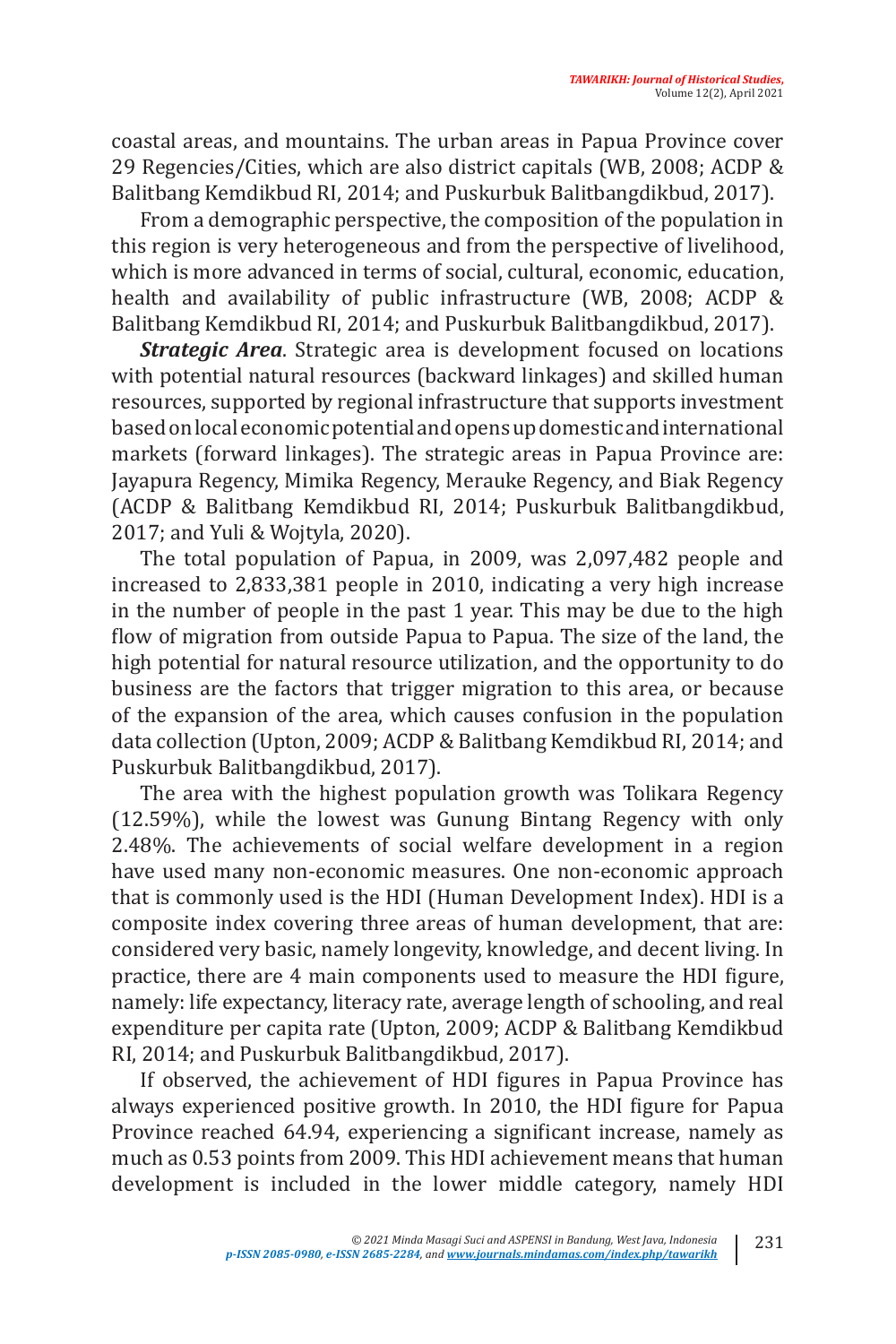achievements between 50.0 to 65.9. The HDI figure for Papua Province appears to be the lowest in Indonesia. In other words, the quality of human development achieved by the Papuan government has been the lowest compared to other regions. All these facts make it clear that human development, especially Health and Education and other elements that make up the HDI need to be focused and prioritized in long-term development in Papua Province (ACDP & Balitbang Kemdikbud RI, 2014; Puskurbuk Balitbangdikbud, 2017; and Juliarini, 2020).

*Alternative Schooling Systems in Papua.* Taking into account the historical pedagogical analysis of the Papuan people, it is necessary to have a schooling or learning system adapted to the socio-cultural background of the community, namely the hunter-gatherer community groups; rural community groups; urban community groups; and mining community groups. In this alternative study of the schooling system in Papua, it is classified into two main parts, namely: hunter-gatherer community groups and rural community groups; and urban community groups and mining community groups (Upton, 2009; ACDP & Balitbang Kemdikbud RI, 2014; and Puskurbuk Balitbangdikbud, 2017).

Firstly, *Hunter-Gatherer and Rural Community Schooling Model.* In hunter-gatherer community groups, curriculum models that are flexible or not rigid and adapt to the character of the community should be developed. Basically, they live in the open and move places and whatever is around them can be a source and media of learning. The surrounding nature can be used as a school for hunter-gatherer communities. Most of the people in Papua and West Papua Provinces are still classified as farmers and traditional agribusiness communities with very limited access to information. The implementation of education in rural communities has various implications, including the need for curriculum diversification and curricula that uphold the local wisdom of the Papuan people (Wahyudin, 2018).

Some considerations for the curriculum management model include: (1) Planning, organizing the curriculum needs to be relevant between the national curriculum and the local needs and conditions of students; (2) Implementation of curriculum and learning models that are not only faceto-face but directly interact with the surrounding environment, so that students gain a more functional strengthening of attitudes, knowledge, and skills in accordance with real life and the surrounding environment characterized by agriculture and livestock, in which implementation of the curriculum in strengthening 3-Rs = Writing, Reading, and Arithmetic, is also packaged with attention to the needs of students, by utilizing the surrounding environment as a medium and a source of learning;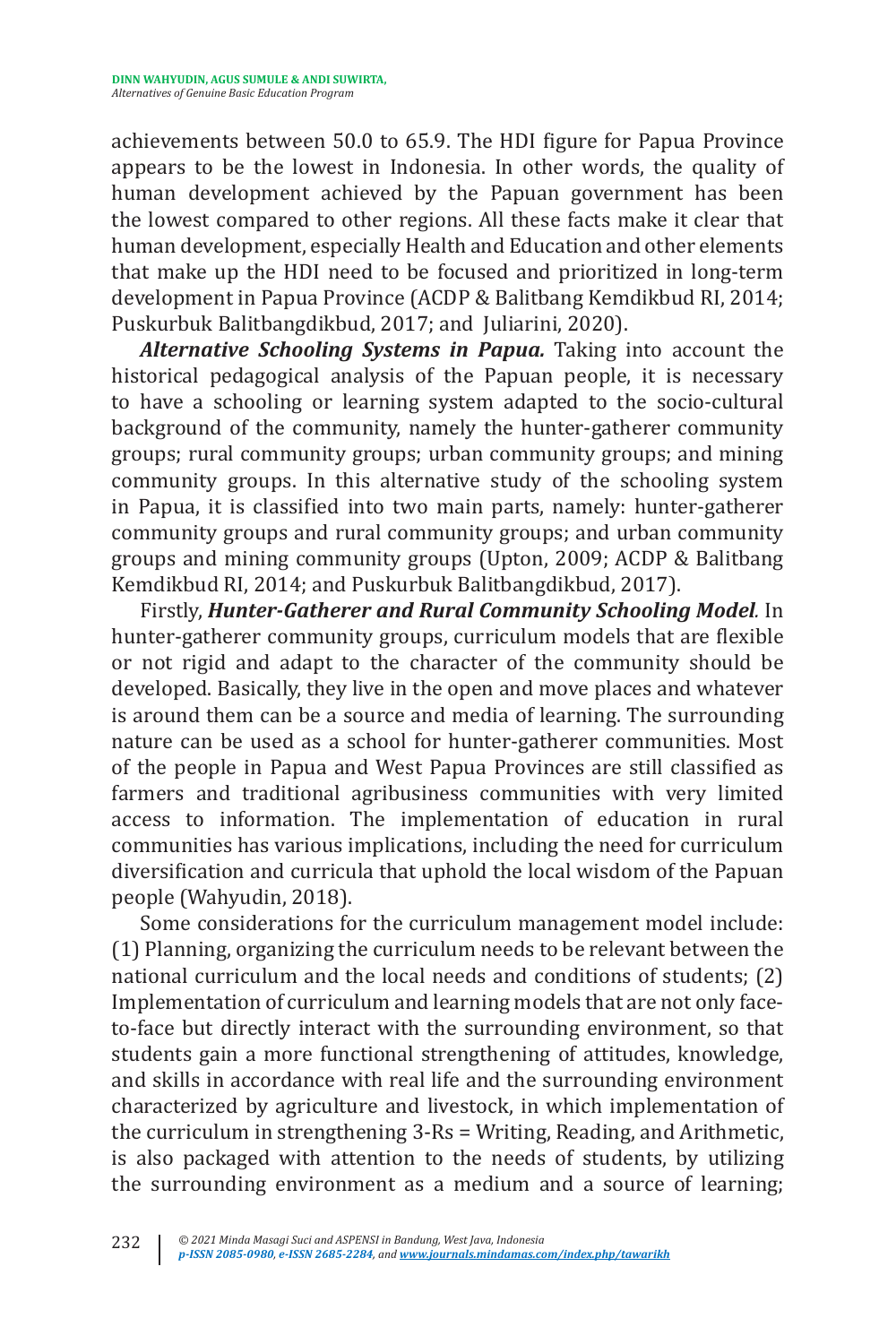(3) Use of the mother tongue as the language of instruction, while also introducing/strengthening the ability to use Indonesian for students; and (4) Provide autonomy to schools and local communities to manage the curriculum independently by prioritizing needs and target achievement without neglecting the national policies that have been set (Guthrie, 2015; Doringin, 2016; and Wahyudin, 2018).

Alternative development by paying attention to national education policies, the Regional Government together with the local LPTKs (*Lembaga Pendidikan Tenaga Kependidikan* or Educational Institutions for Education Personnel) are developing the Teachers' Education Colleges, as a producer of teachers/tutors who are ready for survival who are ready to serve as tutors/teachers for schools in remote community areas (Wahyudin, 2018).

Secondly, *the School Model for Papuan Urban Communities.* It is observed from the composition and structure of Papuan society in urban areas, a small number of them have received modern education and interact with advanced technology. At present, some of them have become leaders in government, community leaders, or leaders informally or they take part in the business/industrial world, including among them entrepreneurship in the service and industrial sectors. Meanwhile, agro-industry is part of community activities on the outskirts of the city. The average person is the population who live in cities that have long developed. Examples: Jayapura, Wamena, Biak, Serui, Nabire, Manokwari, Sorong, Merauke, Timika, and Fak-fak (Upton, 2009; ACDP & Balitbang Kemdikbud RI, 2014; and Puskurbuk Balitbangdikbud, 2017).

From a demographic perspective, the composition of the population in this area is very hydrogen and from a livelihood perspective, which is more advanced in terms of social, cultural, economic, health education, and the availability of public infrastructure. The implementation of education in urban communities in Papua has various implications, including the need to diversify the curriculum according to the characteristics of the Papuan urban community (Mollet, 2007; ACDP & Balitbang Kemdikbud RI, 2014; and Puskurbuk Balitbangdikbud, 2017).

Some considerations for the curriculum management model include: (1) Curriculum management is a curriculum system that is cooperative, comprehensive, systemic, and systematic in the context of realizing the achievement of curriculum goals; (2) Curriculum management must operationalize the curriculum to lead to the planned vision, mission, and educational goals; (3) Selection of curriculum content that is easy for teachers to teach, easy to learn by students, measurable achievement, meaningful, and useful to learn as provisions for student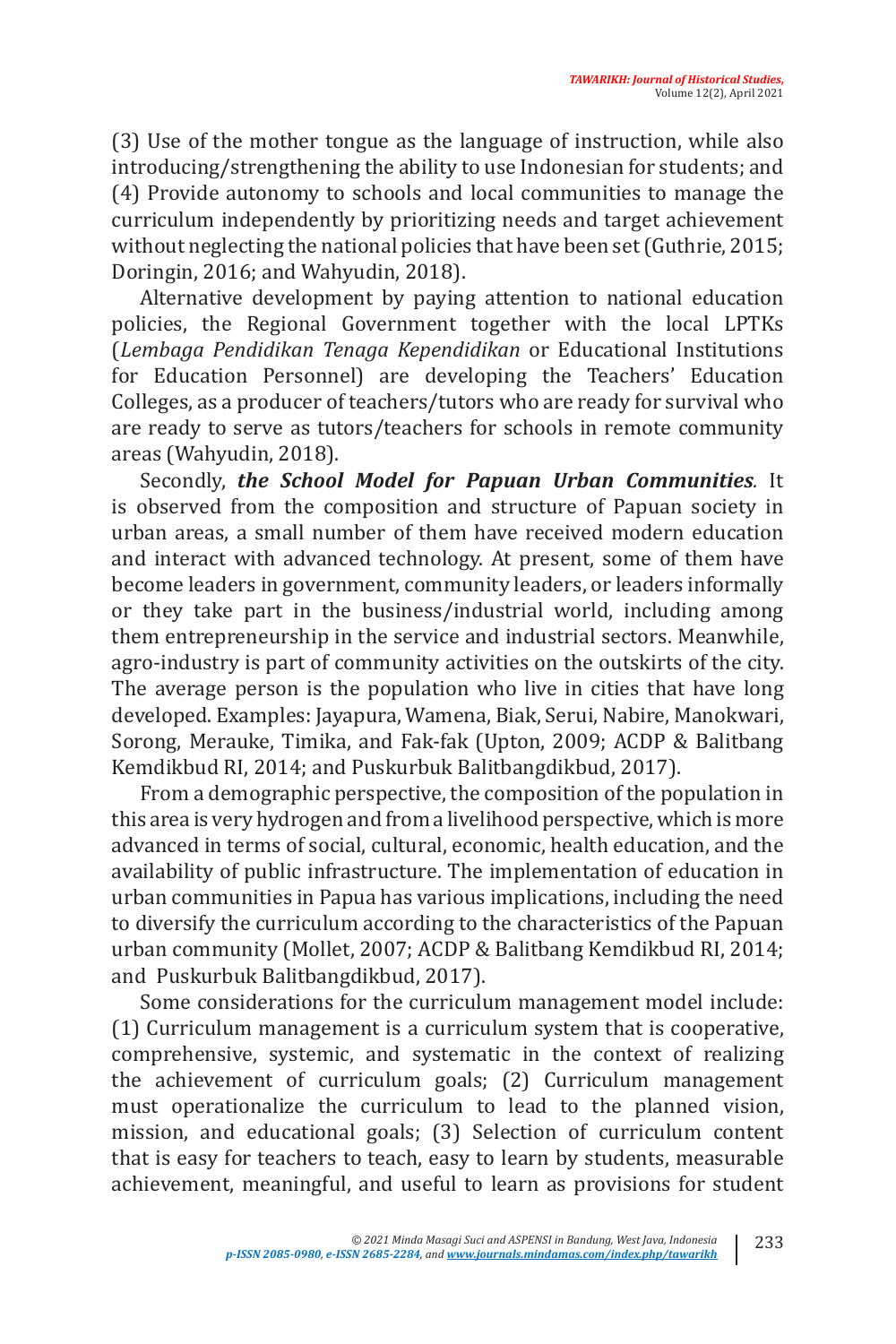life and continuing education; (4) the Implementation of the curriculum is based on the potential, development, and condition of students to master competencies that are useful for themselves; (5) the Curriculum is implemented in an atmosphere of student and educator relationships that accept and appreciate each other are friendly, open, and warm with the using genuine local culture and ethno pedagogy; (6) the Curriculum is implemented using a multi-strategic and multimedia approach, adequate learning resources and technology, and utilizing the surrounding environment as a learning resource, with the principle of being a teacher, namely everything that happens, unfolds and develops in society and the surrounding environment and the natural environment is made into learning resources, examples, and models; (7) the Curriculum is implemented by utilizing natural, social, and cultural conditions as well as regional wealth for the success of education with the content of all study materials optimally; (8) Curriculum that includes all components of subject competence, local content, and self-development is organized in a suitable and adequate balance, linkage, and continuity between classes and types and levels of education; (9) Planning, organizing, implementing, and evaluating the curriculum needs to be relevant between the national curriculum and the regional needs and conditions of students; (10) Give autonomy to educational units/educational institutions to manage the curriculum independently by prioritizing needs and target achievement without neglecting the national policies that have been set; and (11) Community involvement is needed to assist and control the implementation of the curriculum (Wahyudin, 2018).

Several matters relating to the availability of teachers in urban areas in Papua are as follows: (1) the Distribution of teachers is not evenly distributed between urban and suburban areas, in particular, in remote and isolated areas, therefore, local governments, or regencies/cities, need to rearrange or replacement and distribute maps of teachers who work in their respective regencies/cities; (2) Teachers who are absent from assignments and prefer to be in the city, thus, a system of supervision and management of teachers and other personnel based on a reward and punishment system is needed; (3) Educators and education personnel are needed who can encourage learning innovation in schools, can assist with tasks related to education management, empower communities, and carry out social tasks; (4) It is necessary to strengthen the capacity of teachers and education managers in districts, as well as foundations that have been actively dedicated in the field of education; (5) Systemic but distinctive reinforcement for teachers, especially small school teachers, who are generally graduates of the College of Teacher Education or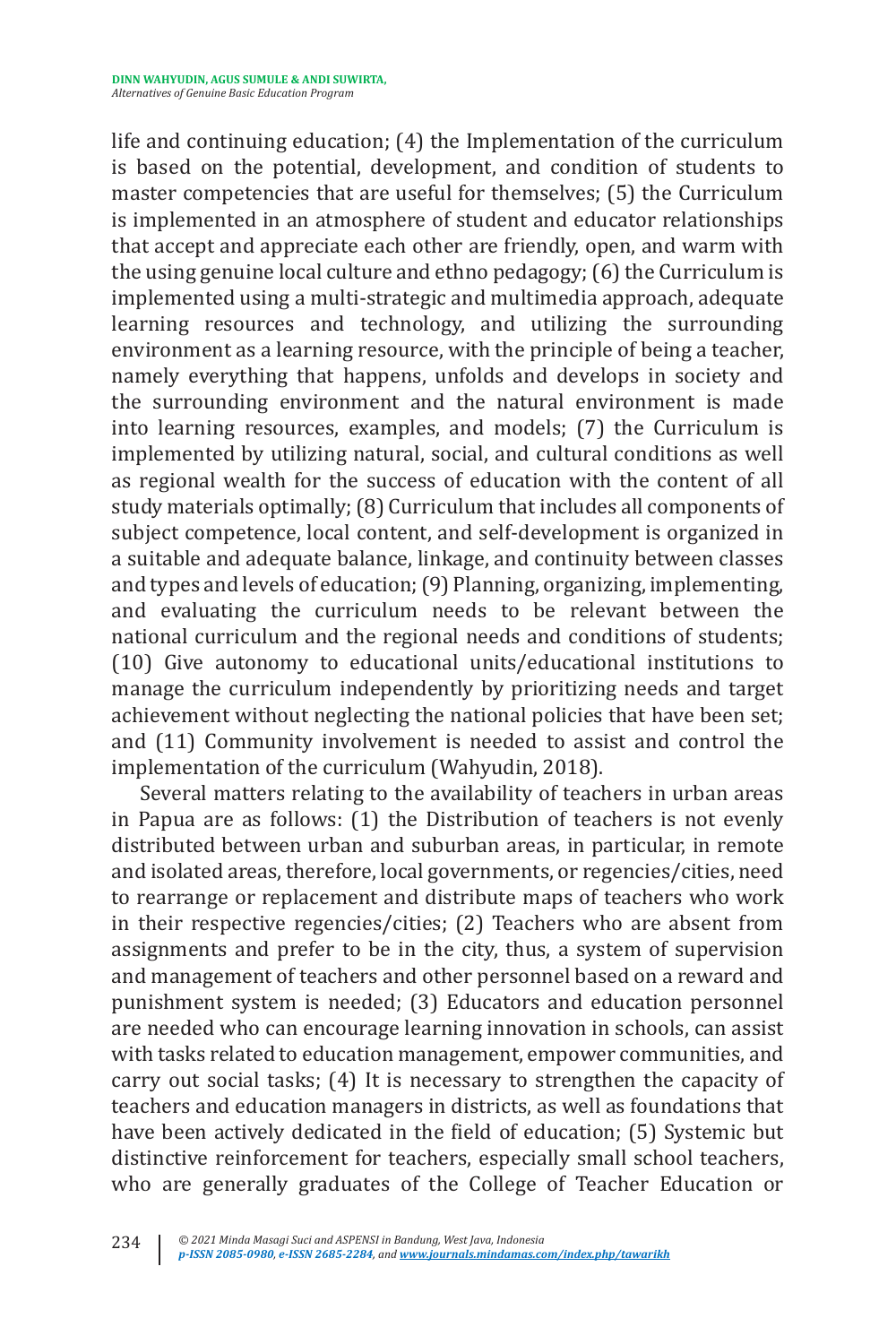Senior High School's equivalent; and (6) Strengthening teachers through the typical Papuan KKG or *Kelompok Kerja Guru*/Teacher Working Group and MGMP or *Musyawarah Guru Mata Pelajaran* or Subject's Teacher Consultation as an alternative to sustainable teacher development (ACDP & Balitbang Kemdikbud RI, 2014; Puskurbuk Balitbangdikbud, 2017; and Wahyudin, 2018).

#### **CONCLUSION**

The level of educational attainment in these two Provinces is relatively lagging behind compared to most other Provinces in Indonesia. Historically, there has been a dynamic long journey of educational development in Papua, which cannot be separated from the dynamics of local politics and national politics. This has an impact on the development of education for the people in the *Tanah Papua* (Land of Papua) itself.

In general, the learning culture adhered to by the people of Papuas are still generally low. This is because, among other things, some Papuans still live in a nomadic cultural pattern (hunting and gathering), which results in low school enrollment rates. In addition, the illiteracy rate in Papua Province is still high. The average number of illiterates in Papua Province reaches 28.75%.

Teacher absenteeism is also very interesting to examine, whether the absence is due to the lack of motivation of teachers to work or is it more due to unfavorable cultural and natural conditions, so it is necessary to have teachers who are academically strong who are also tough in dealing with survival situation especially when facing a work field that is not always friendly due to natural constraints. This condition causes the drop out rate of SD (*Sekolah Dasar* or Elementary School) and SMP (*Sekolah Menengah Pertama* or Junior High School) students to be quite high.

The majority of the children do not continue to SMP after primary school, because the location of the secondary school is too far away, State and Private Schools management system for the interior, coastal, remote, and isolated areas receive very little support for teaching staff, equipment, media materials, school textbooks, and school administration. The majority of isolated areas or marginal communities cannot read and write.

Taking into account the historical pedagogical analysis of the Papuan people, it is necessary to have a schooling or learning system adapted to the socio-cultural background of the community, namely the huntergatherer community groups, rural community groups, and urban community groups.

The implementation of curriculum and learning models that are not only face-to-face but directly interact with the surrounding environment,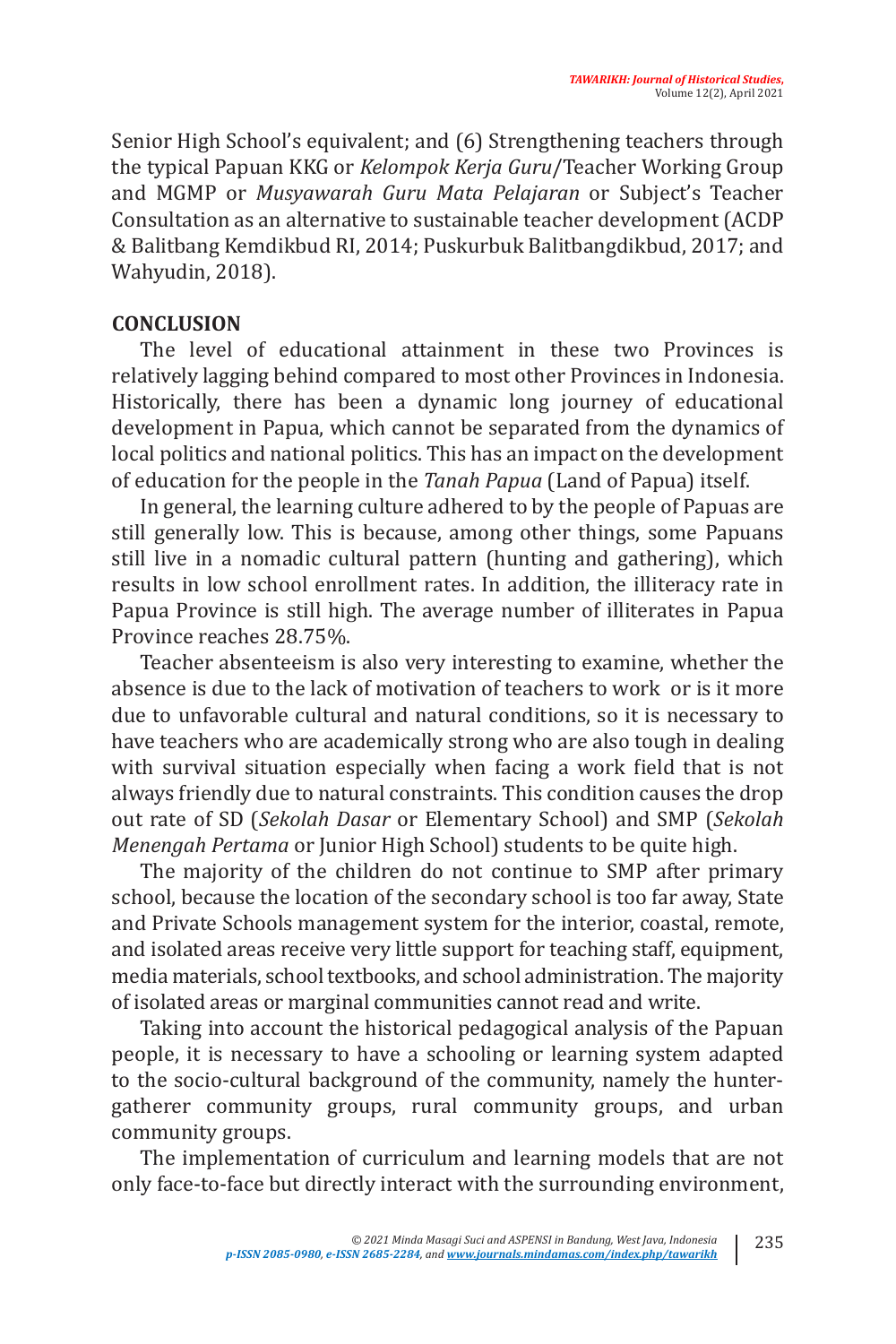so that students gain a more functional strengthening of attitudes, knowledge, and skills in accordance with real life and the surrounding environment characterized by agriculture and livestock. Implementation of the curriculum in strengthening the "3-Rs" (Writing, Reading, and Arithmetic) also packaged with attention to the needs of students, by utilizing the surrounding environment as a medium and a source of learning.

Use of the mother tongue as the language of instruction, while also introducing/strengthening the ability to use Indonesian for students. Provide autonomy to schools and local communities to manage the curriculum independently by prioritizing needs and target achievement without neglecting the national policies that have been set. Other alternative action by paying attention to national education policies, the regional government together with the local LPTKs (*Lembaga Pendidikan Tenaga Kependidikan* or Educational Institutions for Education Personnel) to produce local teachers that are ready for survival and serve as tutors for schools in remote community area.<sup>1</sup>

## **References**

- ACDP & Balitbang Kemdikbud RI [Analytical and Capacity Development Partnership & Badan Penelitian dan Pengembangan Kementerian Pendidikan dan Kebudayaan Republik Indonesia]. (2014). *Studi Perencanaan Strategis Percepatan Pendidikan Dasar di Pedesaan dan Daerah Terpencil di Tanah Papua*. Jakarta: Education Sector Analytical and Capacity Development Partnership (ACDP) and Badan Penelitian dan Pengembangan (Balitbang), Kementerian Pendidikan dan Kebudayaan.
- Amaliah, D. (2015). "Pengaruh Partisipasi Pendidikan terhadap Persentase Penduduk Miskin" in *FAKTOR: Jurnal Ilmiah Kependidikan*, Volume 2(3), pp.231-234.
- Anderson, Bobby. (2019). "The Failure of Education in Papua". Available online at: https://<br>www.insideindonesia.org/the-failure-of-education-in-papua-s-highlands [accessed] www.insideindonesia.org/the-failure-of-education-in-papua-s-highlands in Bandung, West Java, Indonesia: 2 March 2020].

Anderson, Bobby. (2020). *Platitudes of Papua*. Jakarta: PT Gramedia Pustaka Utama.

- BPS [Badan Pusat Statistik] Provinsi Papua Barat. (2019a). *Indikator Papua Barat Tahun 2019*. Manokwari: BPS Provinsi Papua Barat.
- BPS [Badan Pusat Statistik] Provinsi Papua Barat. (2019b). *Provinsi Papua Barat dalam Angka: Papua Barat Province in Figures 2019.* Manokwari: BPS Provinsi Papua Barat.
- Creswell, J.W. (2008). *Educational Research: Planning, Conducting, and Evaluating Quantitative and Qualitative Research*. USA [United States of America]: Pearson Prentice Hall.
- Darmalaksana, Wahyudin. (2020). *"*Metode Penelitian Kualitatif Studi Pustaka dan Studi Lapangan". Available online at: http://digilib.uinsgd.ac.id/32855/ [accessed in

<sup>1</sup> *Statement:* We, herewith, made the statement that our paper is not product of plagiarism, not to be submitted to the other journal(s), reviewed as well as published by other scholarly journals; and finally having received, it will also not to be withdrawn by the Authors from this *TAWARIKH* journal. This statement letter was made to be used by the Editor as an appropriate.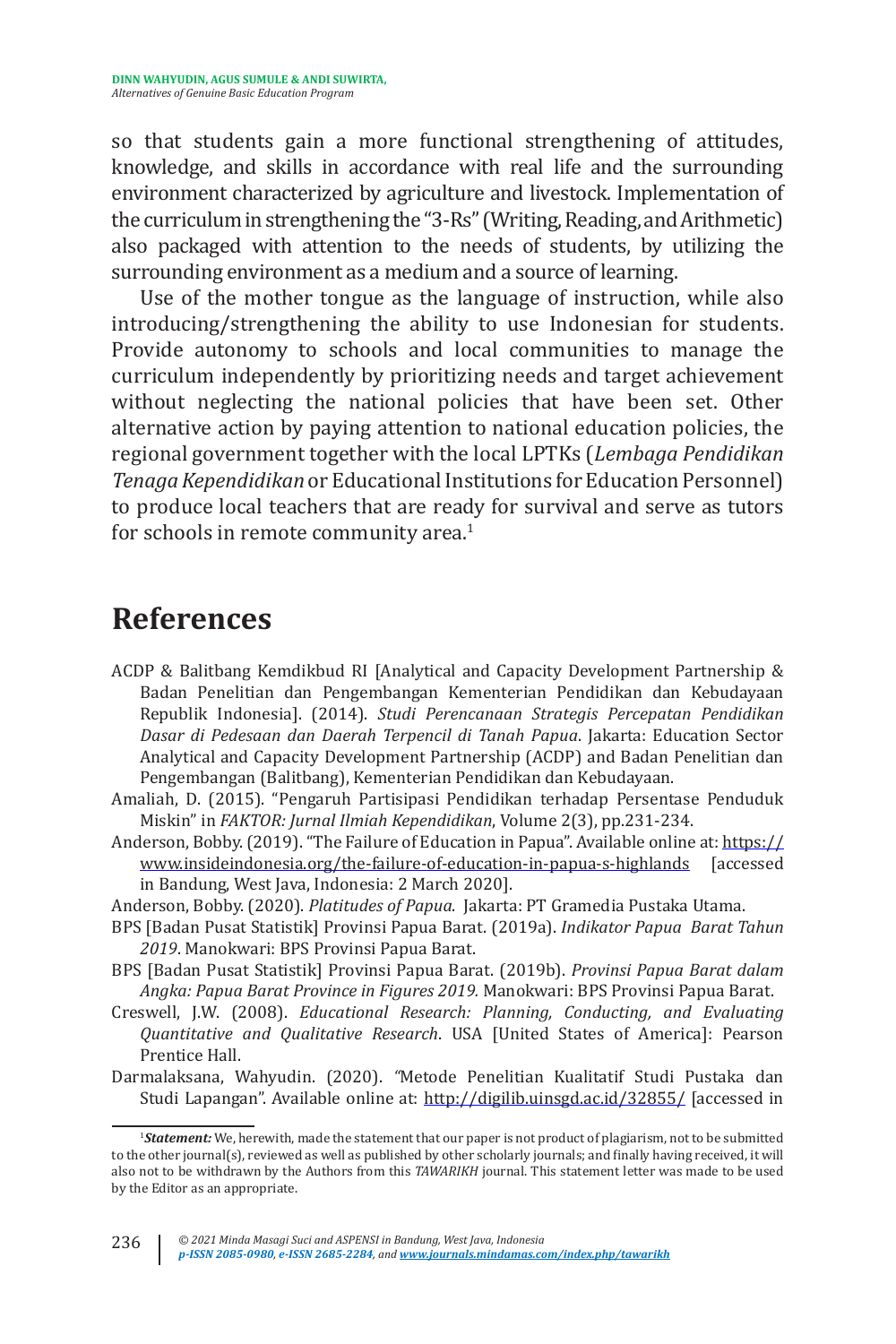Bandung, West Java, Indonesia: 2 January 2021].

- Dhimaswij. (2020). "The Challenges of Education in West Papua, Indonesia" in *Education, Edu-Papua, Indonesia in General.* Available online also at: https://edupapua.wordpress.com/2017/02/21/thechallenges-of-education-in-west-papua-indonesia/ [accessed in Bandung, West Java, Indonesia: 2 February 2021].
- Doringin, Ferry. (2016). "Guru dan Literasi Dasar". Available online at: https://pgsd. binus.ac.id/2016/06/30/fondasi-di-tangan-guru/ [accessed in Bandung, West Java, Indonesia: 2 March 2020].
- Efriandi, Tri, Ronald L. Holzhacker & Oscar Couwenberg. (2017). "Local Direct Election, Public Participation, and Accountability in Papua and West Papua, Indonesia". *Paper* for the 3rd International Conference on Public Policy (ICPP), Lee Kuan Yew School of Public Policy, National University of Singapore. Available online also at: https://www. ippapublicpolicy.org/file/paper/593bb672c4886.pdf [accessed in Bandung, West Java, Indonesia: 24 March 2020].
- Glazebrook, Diana. (2008). *Permissive Residents West Papuan: Refugees Living in Papua New Guinea*. Canberra: ANU [Australian National University] E Press. Available online also at: https://library.oapen.org/bitstream/handle/20.500.12657/33661/459440. pdf [accessed in Bandung, West Java, Indonesia: 30 March 2020].
- Guthrie, Gerard. (2015). "The Formalistic Education Paradigm in Papua New Guinea" in *Contemporary PNG Studies: DWU Research Journal,* Volume 22 [May], pp.33-47.
- Halim, D. & D.A. Mononimbar. (2016). "Papua Still Faces Massive Education Backlog" in *Jakarta Globe,* on October 12. Available online also at: https://jakartaglobe.id/news/ papua-still-faces-massive-education-backlog/ [accessed in Bandung, West Java, Indonesia: 17 March 2020].
- Hartini, Sumarno & Hiryanto. (2015). "Dampak Pendidikan Keaksaraan terhadap Tingkat Sosial-Ekonomi Keluarga" in *Jurnal Pendidikan Luar Sekolah Universitas Negeri Yogyakarta*, Vol.XVI, No.2, pp.173-179.
- Juliarini, A. (2020). "Effect of Regional Revenue on the Human Development Index (HDI) in the Provinces of West Papua and Papua, Indonesia" in *Simposium Nasional Keuangan Negara*, Volume 2(1), pp.335-354. Available online also at: https://jurnal.bppk. kemenkeu.go.id/snkn/article/view/547 [accessed in Bandung, West Java, Indonesia: 2 January 2021].
- Kemdikbud RI [Kementerian Pendidikan dan Kebudayaan Republik Indonesia]. (2015). *Rencana Strategis Kementrian Pendidikan dan Kebudayaan, 2015-2019*. Jakarta: Kemdikbud RI.
- Kusniawati, Neny. (2017). "Angka Partisipasi dalam Pendidikan". Available online at: https:// dispendik.pasuruankab.go.id/artikel-905-angka-partisipasi-dalam-pendidikan.html [accessed in Bandung, West Java, Indonesia: 24 March 2020].
- MoEC RI [Ministry of Education and Culture of the Republic of Indonesia]. (2019). *Center for Data and Statistics.* Jakarta: MoEC RI.
- Mollet, Julius Ary. (2007). "Educational Investment in Conflict Areas of Indonesia: The Case of West Papua Province" in *International Education Journal,* Volume 8(2), pp.155-166. Available online also at: https://files.eric.ed.gov/fulltext/EJ834158.pdf [accessed in Bandung, West Java, Indonesia: 30 March 2020].
- Munro, Jenny. (2013). "The Violence of Inflated Possibilities: Education, Transformation, and Diminishment in Wamena, Papua" in *Indonesia*, No.95. Available online also at: www.jstor. org/stable/10.5728/indonesia.95.0025 [accessed in Bandung, West Java, Indonesia: 24 March 2020].
- OECD & ADB [Organization for Economic Co-operation and Development & Asian Development Bank]. (2016)*. Review of National Policies for Education: Education in*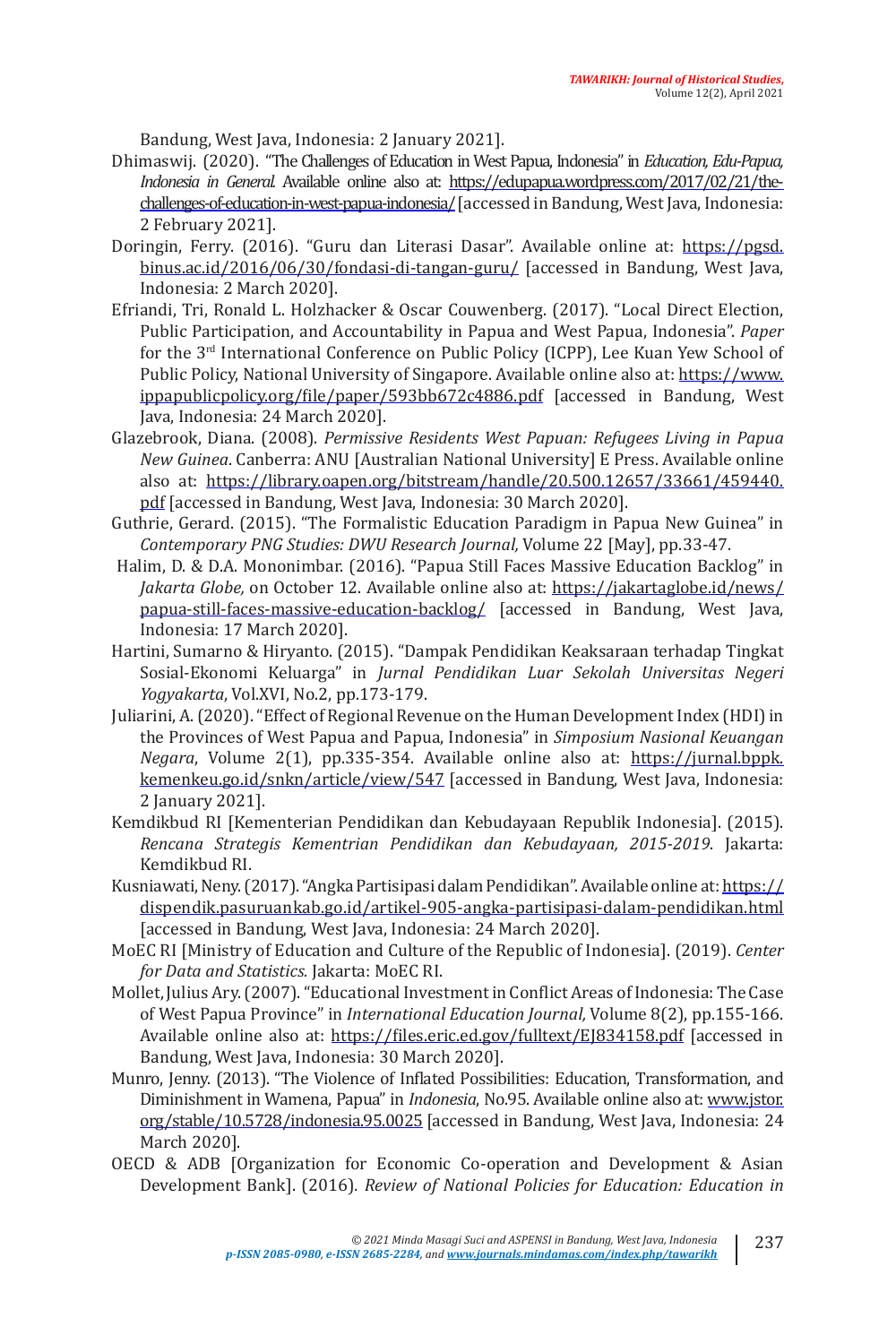*Indonesia, Rising to the Challenge.* Paris: OECD Publishing.

- PEMSEA [Partnerships in Environmental Management for the Seas of East Asia]. (2019). *National State of Oceans and Coasts 2018: Blue Economy Growth of Indonesia*. Quezon City, Philippines: PEMSEA Resource Facility. Available online also at: http://pemsea. org/sites/default/files/NSOC%20Indonesia%202018%20(FINAL)%2001082021. pdf [accessed in Bandung, West Java, Indonesia: 24 March 2020].
- Pemprov [Pemerintah Provinsi] Papua. (2005). *Peraturan Daerah Provinsi Papua Nomor 21 Tahun 2013 tentang Rencana Pembangunan Jangka Panjang (RPJP) Provinsi Papua, 2005-2025*. Jayapura: Pemerintah Provinsi Papua.
- Pemprov [Pemerintah Provinsi] Papua. (2018). *Rencana Kerja Pemerintah Daerah (RKDP) Provinsi Papua Tahun 2018.* Jayapura: Pemerintah Provinsi Papua.
- Puskurbuk Balitbangdikbud [Pusat Kurikulum dan Perbukuan, Badan Penelitian dan Pengembangan Pendidikan dan Kebudayaan]. (2017). "Layanan Kurikulum 2013 di Tanah Papua". *Naskah Akademik Tidak Diterbitkan*. Jakarta: Kemdikbud RI [Kementerian Pendidikan dan Kebudayaan Republik Indonesia].
- Raco, J.R. (2010). *Metode Penelitian Kualitatif: Jenis, Karakteristik, dan Keunggulannya*. Jakarta: PT Gramedia Widiasarana Indonesia.
- RCA [Reality Check Approach]. (2015). *Education Study in Tanah Papua*. Jakarta: Effective Development Group. Available online also at: http://www.reality-check-approach. com/uploads/6/0/8/2/60824721/edu\_study\_2\_report\_11\_june\_2015.pdf [accessed in Bandung, West Java, Indonesia: 24 March 2020].
- Setjen Depdiknas [Sekretariat Jenderal Departemen Pendidikan Nasional]. (2003). *Undang-Undang Republik Indonesia Nomor 20 Tahun 2003 tentang Sistem pendidikan Nasional*. Jakarta: Sekretariat Jenderal Departemen Pendidikan Nasional.
- Setneg RI [Sekretariat Negara Republik Indonesia]. (2001). *Undang Undang Nomor 21 Tahun 2001 tentang Otonomi Khusus bagi Provinsi Papua*. Jakarta: Setneg RI.
- Setneg RI [Sekretariat Negara Republik Indonesia]. (2011). *Peraturan Presiden Republik Indonesia Nomor 65 Tahun 2011 tentang Rencana Aksi Percepatan Pembangunan Provinsi Papua Barat dan Provinsi Papua.* Jakarta: Setneg RI.
- Shah, Rachel. (2018). "A Reality Check for Rapid Immersion in Development Research: In Search of Rigour, Ethics, and Relevance" in *Springfield Working Paper Series*, #5. Available online also at: https://www.springfieldcentre.com/wp-content/ uploads/2018/10/Springfield-Working-Paper-5-RCA.pdf [accessed in Bandung, West Java, Indonesia: 24 March 2020].
- Slama, Martin & Jenny Munro [eds]. (2015). *From 'Stone Age' to 'Real Time': Exploring Papuan Temporalities, Mobilities, and Religiosities*. Canberra: ANU [Australian National University] Press.
- Sofilda, Eleonora. (2019). "Kualitas Pembangunan Manusia di Provinsi Papua" in *Media Ekonomi*, Vol.27, No.2 [Oktober], pp.171-182. Available online also at: https:// trijurnal.lemlit.trisakti.ac.id/medek/article/view/6683/5512 [accessed in Bandung, West Java, Indonesia: 17 March 2020].
- Sulaiman, Stefanno Reinard. (2018). "Government to Shift Focus from Infrastructure to Education in Papua" in newspaper of *The Jakarta Post*, on December 12. Available online also at: https://www.thejakartapost.com/news/2018/12/12/government-toshift-focus-from-infrastructure-to-education-in-papua.html. [accessed in Bandung, West Java, Indonesia: 24 March 2020].
- UGM [Universitas Gadjah Mada]. (2005). *Policy Brief*. Yogyakarta: Penerbitan khusus PSKK UGM.
- UNESCO [United Nations Educational, Scientific, and Cultural Organization]. (2015). *Education for All, 2000-2015: Achievements and Challenges, Global Monitoring Report.*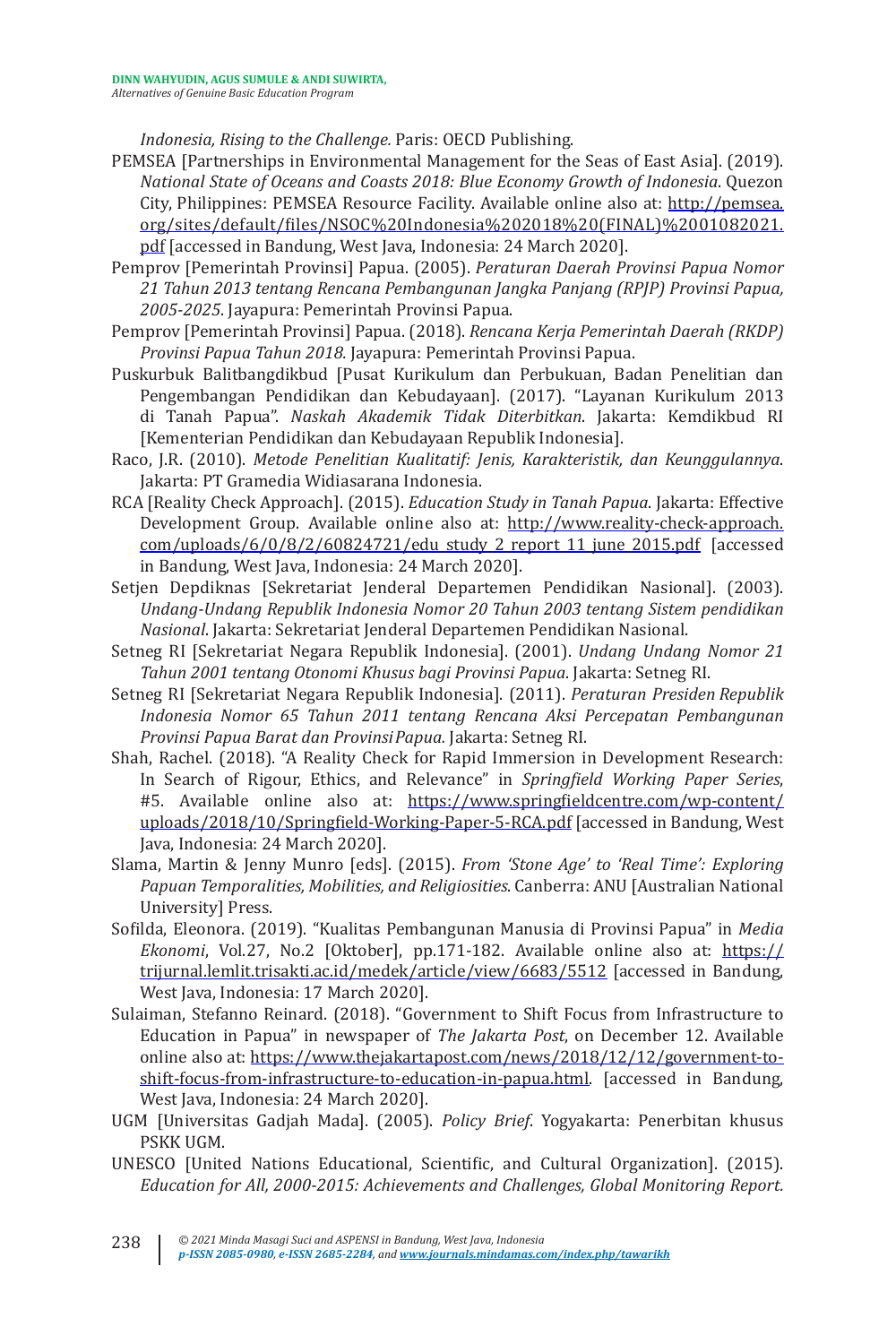Paris: UNESCO Publication.

- Upton, Stuart. (2009). "The Impact of Migration on the People of Papua, Indonesia: A Historical Demographic Analysis". *Unpublished Ph.D. Thesis*. Australia: Department of History and Philosophy, University of New South Wales. Available online also at: http://www.papuaweb.org/dlib/s123/upton/\_phd.pdf [accessed in Bandung, West Java, Indonesia: 24 March 2020].
- USAID [U.S. Agency for International Development]. (2009). *Papua Assessment USAID/ Indonesia, November 2008 – January 2009*. Jakarta: The World Bank Report.
- Utama, Bakti *et al*. (2018). *Peningkatan Akses dan Mutu Pendidikan Tingkat Sekolah Dasar di Provinsi Papua dan Papua Barat*. Jakarta: Pusat Penelitian Kebijakan Pendidikan dan Kebudayaan, Badan Penelitian dan Pengembangan, Kementerian Pendidikan dan Kebudayaan. Available online also at: https://core.ac.uk/download/pdf/250647886. pdf [accessed in Bandung, West Java, Indonesia: 30 March 2020].
- Wahyudin, Dinn. (2018). "The Development of Contextual Curriculum in Papua Provinces, Indonesia". *Unpublished Academic Manuscript.* Bandung: UPI [Universitas Pendidikan Indonesia].
- WB [World Bank]. (2008). *A Strategic Assessment of Spatial Planning Options for Papua Province*. Jakarta: The World Bank Office. Available online also at: http://www.sekala.net/ download/Papua-SEA.pdf [accessed in Bandung, West Java, Indonesia: 30 March 2020].
- Yuli, Sri Budi Cantika & Edyta Wojtyla. (2020). "Challenges and Strategies in Developing Human Resources for the Halal Industry: Evidence from Indonesia" in *Journal of Innovation in Business and Economics*, Vol.04, No.02 [December], pp.77-86. Available online also at: https://ejournal.umm.ac.id/index.php/jibe/article/view/8270/9066 [accessed in Bandung, West Java, Indonesia: 3 January 2021].
- Zed, Mestika. (2008). *Metode Penelitian Kepustakaan*. Jakarta: Penerbit YOI [Yayasan Obor Indonesia].